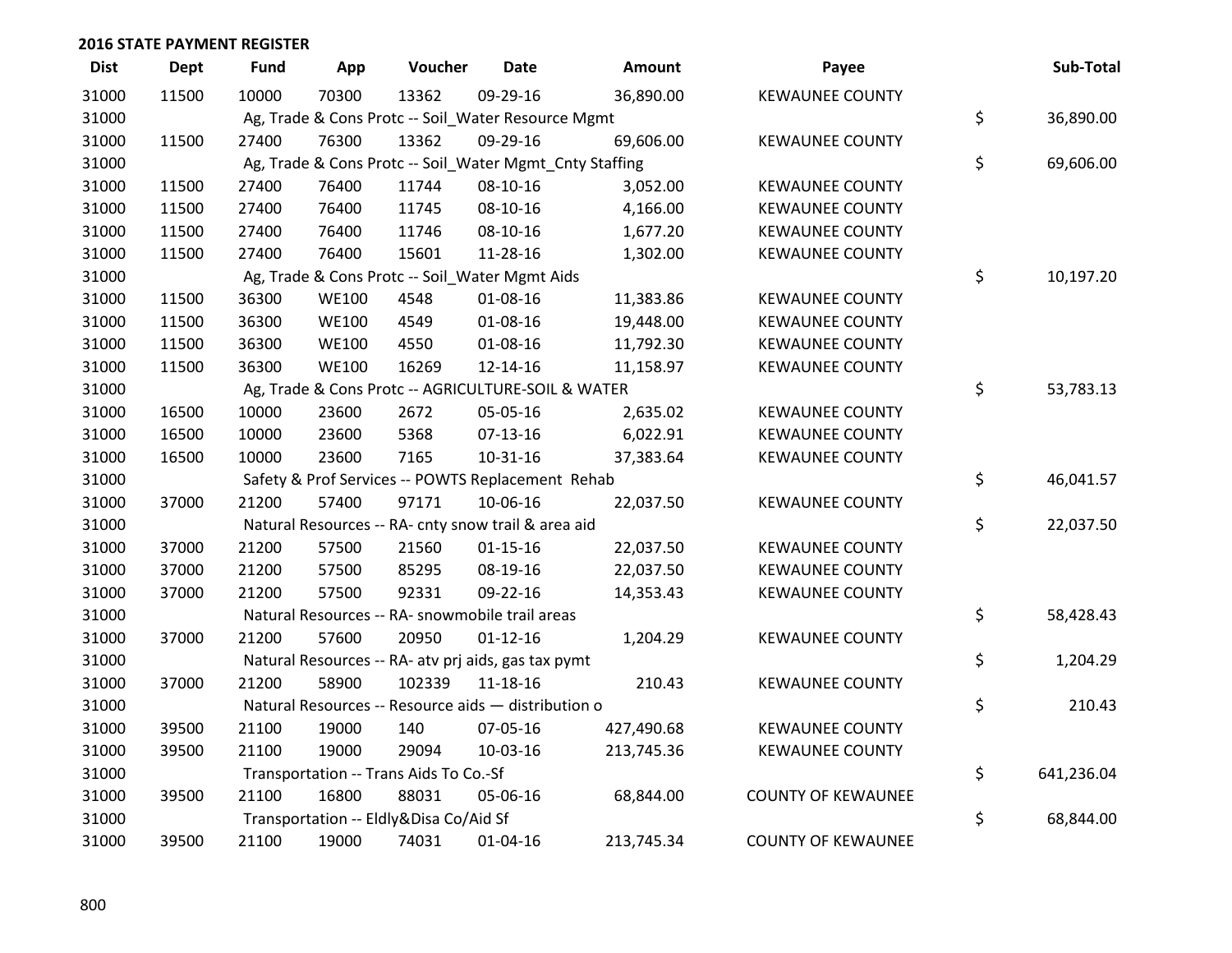| <b>Dist</b> | <b>Dept</b> | <b>Fund</b> | App   | Voucher                                  | <b>Date</b>                                   | <b>Amount</b> | Payee                  | Sub-Total        |
|-------------|-------------|-------------|-------|------------------------------------------|-----------------------------------------------|---------------|------------------------|------------------|
| 31000       |             |             |       | Transportation -- Trans Aids To Co.-Sf   |                                               |               |                        | \$<br>213,745.34 |
| 31000       | 41000       | 10000       | 11600 | 92041                                    | 11-29-16                                      | 8,080.00      | <b>KEWAUNEE COUNTY</b> |                  |
| 31000       |             |             |       |                                          | Corrections -- Reimbursing counties for proba |               |                        | \$<br>8,080.00   |
| 31000       | 41000       | 10000       | 30200 | 20480                                    | $01-19-16$                                    | 186.42        | <b>KEWAUNEE COUNTY</b> |                  |
| 31000       |             |             |       |                                          | Corrections -- Community intervention program |               |                        | \$<br>186.42     |
| 31000       | 41000       | 10000       | 31300 | 21604                                    | $01-20-16$                                    | 10,683.00     | <b>KEWAUNEE COUNTY</b> |                  |
| 31000       | 41000       | 10000       | 31300 | 21605                                    | $01 - 20 - 16$                                | 14,766.50     | <b>KEWAUNEE COUNTY</b> |                  |
| 31000       | 41000       | 10000       | 31300 | 28404                                    | $02 - 12 - 16$                                | 187.00        | <b>KEWAUNEE COUNTY</b> |                  |
| 31000       |             |             |       |                                          | Corrections -- Community youth and family aid |               |                        | \$<br>25,636.50  |
| 31000       | 43500       | 10000       | 00000 | 90613                                    | $01 - 02 - 16$                                | 2,713.00      | <b>KEWAUNEE CO</b>     |                  |
| 31000       | 43500       | 10000       | 00000 | 90614                                    | $01 - 04 - 16$                                | 38,968.00     | <b>KEWAUNEE CO</b>     |                  |
| 31000       | 43500       | 10000       | 00000 | 90616                                    | $02 - 01 - 16$                                | 46,014.00     | <b>KEWAUNEE CO</b>     |                  |
| 31000       | 43500       | 10000       | 00000 | 90618                                    | 03-01-16                                      | 45,537.00     | <b>KEWAUNEE CO</b>     |                  |
| 31000       | 43500       | 10000       | 00000 | 90622                                    | $04 - 01 - 16$                                | 94,055.00     | <b>KEWAUNEE CO</b>     |                  |
| 31000       | 43500       | 10000       | 00000 | 90624                                    | 05-02-16                                      | 2,709.00      | <b>KEWAUNEE CO</b>     |                  |
| 31000       | 43500       | 10000       | 00000 | 90627                                    | 06-01-16                                      | 23,531.00     | <b>KEWAUNEE CO</b>     |                  |
| 31000       | 43500       | 10000       | 00000 | 90700                                    | $07 - 01 - 16$                                | 5,650.00      | <b>KEWAUNEE CO</b>     |                  |
| 31000       | 43500       | 10000       | 00000 | 90701                                    | 08-01-16                                      | 9,969.00      | <b>KEWAUNEE CO</b>     |                  |
| 31000       | 43500       | 10000       | 00000 | 90702                                    | 09-01-16                                      | 9,360.00      | <b>KEWAUNEE CO</b>     |                  |
| 31000       | 43500       | 10000       | 00000 | 90704                                    | $10 - 01 - 16$                                | 20,197.00     | <b>KEWAUNEE CO</b>     |                  |
| 31000       | 43500       | 10000       | 00000 | 90705                                    | 11-01-16                                      | 12,097.00     | <b>KEWAUNEE CO</b>     |                  |
| 31000       | 43500       | 10000       | 00000 | 90706                                    | 12-01-16                                      | 12,433.00     | <b>KEWAUNEE CO</b>     |                  |
| 31000       |             |             |       | Health Services -- State/Fed Aids        |                                               |               |                        | \$<br>323,233.00 |
| 31000       | 45500       | 10000       | 22100 | 14322                                    | $07 - 22 - 16$                                | 730.00        | <b>KEWAUNEE COUNTY</b> |                  |
| 31000       |             |             |       | Justice -- Crime laboratories, DNA       |                                               |               |                        | \$<br>730.00     |
| 31000       | 45500       | 10000       | 23100 | 20826                                    | 12-16-16                                      | 4,640.00      | <b>KEWAUNEE COUNTY</b> |                  |
| 31000       |             |             |       | Justice -- Law enforcement train, local  |                                               |               |                        | \$<br>4,640.00   |
| 31000       | 45500       | 10000       | 25100 | 10012                                    | 05-19-16                                      | 132.81        | <b>KEWAUNEE COUNTY</b> |                  |
| 31000       | 45500       | 10000       | 25100 | 15711                                    | 08-24-16                                      | 640.33        | <b>KEWAUNEE COUNTY</b> |                  |
| 31000       | 45500       | 10000       | 25100 | 19859                                    | 11-30-16                                      | 88.54         | <b>KEWAUNEE COUNTY</b> |                  |
| 31000       |             |             |       | Justice -- Federal aid, local assistance |                                               |               |                        | \$<br>861.68     |
| 31000       | 45500       | 10000       | 53200 | 7606                                     | 03-14-16                                      | 15,036.57     | <b>KEWAUNEE COUNTY</b> |                  |
| 31000       | 45500       | 10000       | 53200 | 14436                                    | $07 - 22 - 16$                                | 12,684.85     | <b>KEWAUNEE COUNTY</b> |                  |
| 31000       |             |             |       | Justice -- Crime victim witness assist   |                                               |               |                        | \$<br>27,721.42  |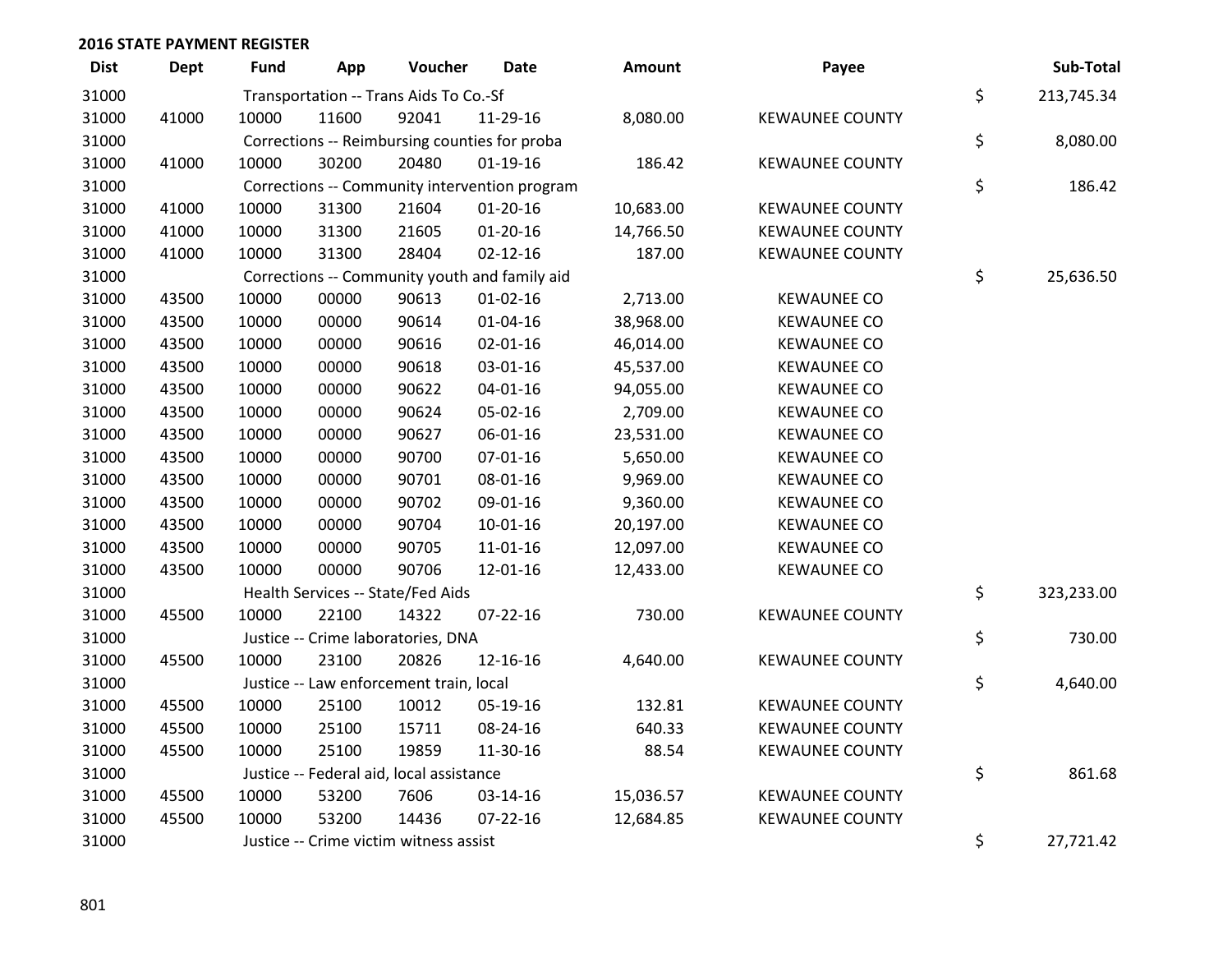| <b>Dist</b> | <b>Dept</b> | <b>Fund</b> | App   | Voucher                                            | <b>Date</b>    | Amount    | Payee                  | Sub-Total       |
|-------------|-------------|-------------|-------|----------------------------------------------------|----------------|-----------|------------------------|-----------------|
| 31000       | 46500       | 10000       | 30800 | 6671                                               | 03-01-16       | 368.00    | <b>KEWAUNEE COUNTY</b> |                 |
| 31000       | 46500       | 10000       | 30800 | 13379                                              | $07 - 25 - 16$ | 1,584.86  | <b>KEWAUNEE COUNTY</b> |                 |
| 31000       |             |             |       | Military Affairs -- Emergency response equipment   |                |           |                        | \$<br>1,952.86  |
| 31000       | 46500       | 10000       | 33700 | 12934                                              | $07 - 20 - 16$ | 5,289.50  | <b>KEWAUNEE COUNTY</b> |                 |
| 31000       | 46500       | 10000       | 33700 | 18610                                              | 12-06-16       | 5,289.50  | <b>KEWAUNEE COUNTY</b> |                 |
| 31000       |             |             |       | Military Affairs -- Local emer planning grants     |                |           |                        | \$<br>10,579.00 |
| 31000       | 46500       | 10000       | 34200 | 5045                                               | $01-27-16$     | 12,994.29 | <b>KEWAUNEE COUNTY</b> |                 |
| 31000       | 46500       | 10000       | 34200 | 5595                                               | 02-04-16       | 5,616.00  | <b>KEWAUNEE COUNTY</b> |                 |
| 31000       | 46500       | 10000       | 34200 | 13873                                              | 08-16-16       | 12,958.00 | <b>KEWAUNEE COUNTY</b> |                 |
| 31000       | 46500       | 10000       | 34200 | 14867                                              | 09-08-16       | 2,724.35  | <b>KEWAUNEE COUNTY</b> |                 |
| 31000       | 46500       | 10000       | 34200 | 15539                                              | 09-26-16       | 14,391.68 | <b>KEWAUNEE COUNTY</b> |                 |
| 31000       | 46500       | 10000       | 34200 | 18680                                              | 12-06-16       | 12,957.99 | <b>KEWAUNEE COUNTY</b> |                 |
| 31000       |             |             |       | Military Affairs -- Federal aid, local assistance  |                |           |                        | \$<br>61,642.31 |
| 31000       | 46500       | 10000       | 35000 | 4494                                               | 02-04-16       | 39,068.40 | <b>KEWAUNEE COUNTY</b> |                 |
| 31000       |             |             |       | Military Affairs -- Federal aid, homeland security |                |           |                        | \$<br>39,068.40 |
| 31000       | 48500       | 15200       | 12700 | 7793                                               | 03-07-16       | 579.80    | <b>KEWAUNEE COUNTY</b> |                 |
| 31000       | 48500       | 15200       | 12700 | 13975                                              | 06-30-16       | 356.11    | <b>KEWAUNEE COUNTY</b> |                 |
| 31000       |             |             |       | Veterans Affairs -- Grants to counties             |                |           |                        | \$<br>935.91    |
| 31000       | 48500       | 58200       | 26700 | 7793                                               | 03-07-16       | 2,609.10  | <b>KEWAUNEE COUNTY</b> |                 |
| 31000       | 48500       | 58200       | 26700 | 13975                                              | 06-30-16       | 1,602.51  | <b>KEWAUNEE COUNTY</b> |                 |
| 31000       | 48500       | 58300       | 37000 | 7793                                               | 03-07-16       | 2,609.10  | <b>KEWAUNEE COUNTY</b> |                 |
| 31000       | 48500       | 58300       | 37000 | 13975                                              | 06-30-16       | 1,602.50  | <b>KEWAUNEE COUNTY</b> |                 |
| 31000       |             |             |       | Veterans Affairs -- County grants                  |                |           |                        | \$<br>8,423.21  |
| 31000       | 50500       | 10000       | 15500 | 8178                                               | $01 - 14 - 16$ | 4,693.18  | <b>KEWAUNEE COUNTY</b> |                 |
| 31000       | 50500       | 10000       | 15500 | 12785                                              | 03-01-16       | 5,130.41  | <b>KEWAUNEE COUNTY</b> |                 |
| 31000       | 50500       | 10000       | 15500 | 15451                                              | 03-31-16       | 1,750.25  | <b>KEWAUNEE COUNTY</b> |                 |
| 31000       | 50500       | 10000       | 15500 | 17653                                              | 04-28-16       | 1,330.83  | <b>KEWAUNEE COUNTY</b> |                 |
| 31000       | 50500       | 10000       | 15500 | 23209                                              | 06-29-16       | 6,634.25  | <b>KEWAUNEE COUNTY</b> |                 |
| 31000       | 50500       | 10000       | 15500 | 24392                                              | $07 - 15 - 16$ | 6,182.09  | <b>KEWAUNEE COUNTY</b> |                 |
| 31000       | 50500       | 10000       | 15500 | 27510                                              | 08-16-16       | 314.37    | <b>KEWAUNEE COUNTY</b> |                 |
| 31000       | 50500       | 10000       | 15500 | 38766                                              | 12-28-16       | 2,481.84  | <b>KEWAUNEE COUNTY</b> |                 |
| 31000       |             |             |       | Administration -- Federal aid, local assistance    |                |           |                        | \$<br>28,517.22 |
| 31000       | 50500       | 23500       | 37100 | 8178                                               | $01 - 14 - 16$ | 4,015.41  | <b>KEWAUNEE COUNTY</b> |                 |
| 31000       | 50500       | 23500       | 37100 | 12785                                              | 03-01-16       | 1,151.63  | <b>KEWAUNEE COUNTY</b> |                 |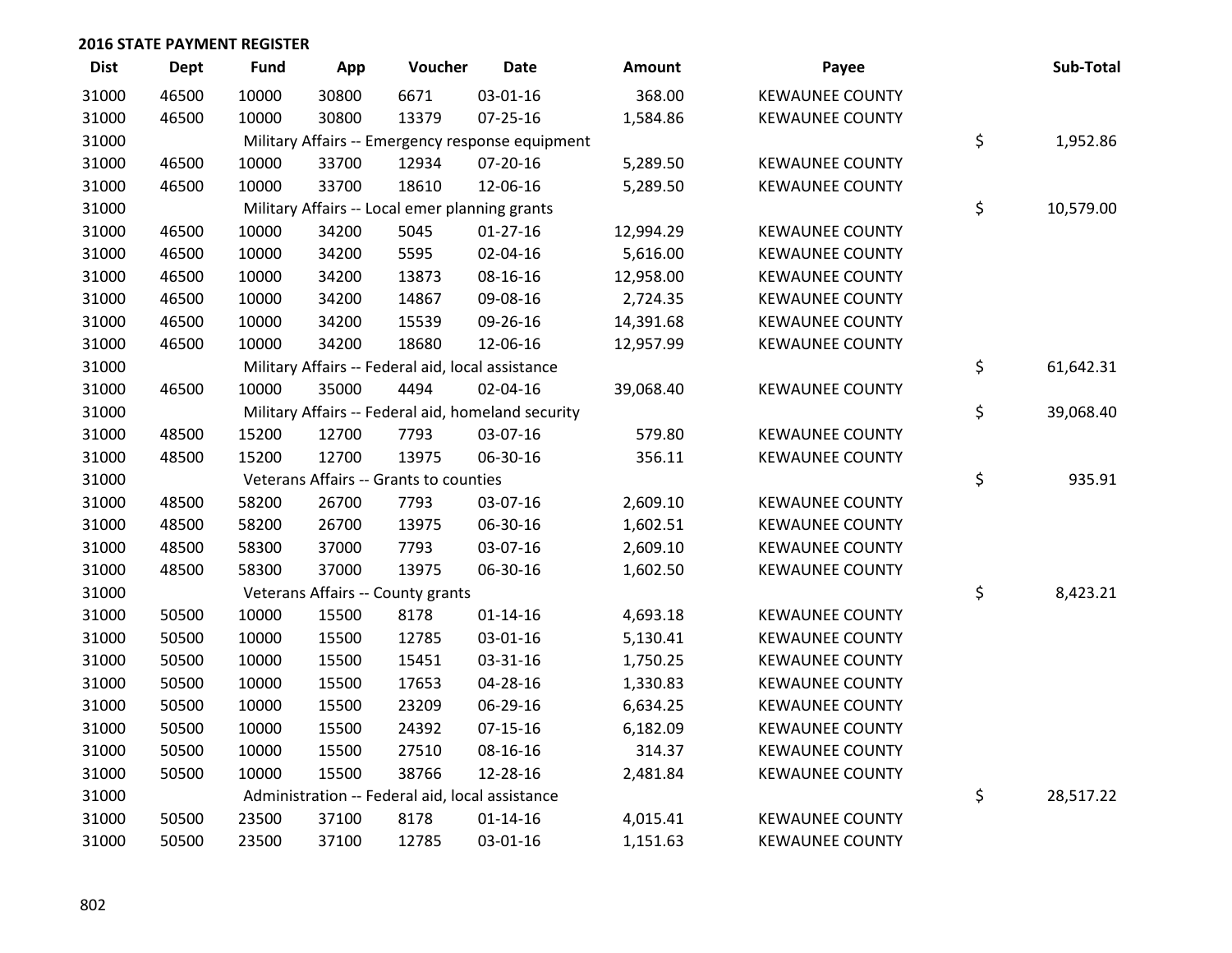| <b>Dist</b> | <b>Dept</b> | <b>Fund</b> | App                                  | Voucher                                  | <b>Date</b>                                         | Amount       | Payee                  | Sub-Total          |
|-------------|-------------|-------------|--------------------------------------|------------------------------------------|-----------------------------------------------------|--------------|------------------------|--------------------|
| 31000       | 50500       | 23500       | 37100                                | 15451                                    | 03-31-16                                            | 738.59       | <b>KEWAUNEE COUNTY</b> |                    |
| 31000       | 50500       | 23500       | 37100                                | 17653                                    | 04-28-16                                            | 825.46       | <b>KEWAUNEE COUNTY</b> |                    |
| 31000       | 50500       | 23500       | 37100                                | 23209                                    | 06-29-16                                            | 763.11       | <b>KEWAUNEE COUNTY</b> |                    |
| 31000       | 50500       | 23500       | 37100                                | 24392                                    | $07 - 15 - 16$                                      | 631.90       | <b>KEWAUNEE COUNTY</b> |                    |
| 31000       | 50500       | 23500       | 37100                                | 27510                                    | 08-16-16                                            | 2,666.56     | <b>KEWAUNEE COUNTY</b> |                    |
| 31000       | 50500       | 23500       | 37100                                | 28781                                    | 08-31-16                                            | 2,326.46     | <b>KEWAUNEE COUNTY</b> |                    |
| 31000       | 50500       | 23500       | 37100                                | 31022                                    | 09-28-16                                            | 3,705.94     | <b>KEWAUNEE COUNTY</b> |                    |
| 31000       | 50500       | 23500       | 37100                                | 35177                                    | $11 - 15 - 16$                                      | 2,930.60     | <b>KEWAUNEE COUNTY</b> |                    |
| 31000       | 50500       | 23500       | 37100                                | 38766                                    | 12-28-16                                            | 1,969.53     | <b>KEWAUNEE COUNTY</b> |                    |
| 31000       |             |             |                                      |                                          | Administration -- Low-income assistance grants      |              |                        | \$<br>21,725.19    |
| 31000       | 50500       | 26900       | 16600                                | 13223                                    | 03-24-16                                            | 1,000.00     | <b>KEWAUNEE COUNTY</b> |                    |
| 31000       | 50500       | 26900       | 16600                                | 13430                                    | 03-24-16                                            | 71,416.00    | <b>KEWAUNEE COUNTY</b> |                    |
| 31000       | 50500       | 26900       | 16600                                | 18808                                    | 05-16-16                                            | 25,000.00    | <b>KEWAUNEE COUNTY</b> |                    |
| 31000       |             |             | Administration -- Land               |                                          |                                                     |              |                        | \$<br>97,416.00    |
| 31000       | 83500       | 10000       | 10500                                | 6101                                     | 07-25-16                                            | 199,493.59   | <b>KEWAUNEE COUNTY</b> |                    |
| 31000       | 83500       | 10000       | 10500                                | 13622                                    | $11 - 21 - 16$                                      | 547,465.60   | <b>KEWAUNEE COUNTY</b> |                    |
| 31000       |             |             |                                      | Revenue -- County and Municipal Aid      |                                                     |              |                        | \$<br>746,959.19   |
| 31000       | 83500       | 10000       | 10900                                | 7223                                     | $07 - 25 - 16$                                      | 14,290.00    | <b>KEWAUNEE COUNTY</b> |                    |
| 31000       |             |             |                                      | Revenue -- State Aid, Tax Exempt Proprty |                                                     |              |                        | \$<br>14,290.00    |
| 31000       | 83500       | 10000       | 11000                                | 13622                                    | $11 - 21 - 16$                                      | 593,889.81   | <b>KEWAUNEE COUNTY</b> |                    |
| 31000       |             |             |                                      | Revenue -- Public Utility Distribution   |                                                     |              |                        | \$<br>593,889.81   |
| 31000       | 83500       | 10000       | 30200                                | 5036                                     | $07 - 25 - 16$                                      | 504,734.52   | <b>KEWAUNEE COUNTY</b> |                    |
| 31000       | 83500       | 10000       | 30200                                | 5180                                     | 07-25-16                                            | 2,407,820.28 | <b>KEWAUNEE COUNTY</b> |                    |
| 31000       |             |             |                                      | Revenue -- School Lvy Tx/First Dollar Cr |                                                     |              |                        | \$<br>2,912,554.80 |
| 31000       | 83500       | 52100       | 36300                                | 3439                                     | 03-28-16                                            | 550,335.19   | <b>KEWAUNEE COUNTY</b> |                    |
| 31000       |             |             |                                      | Revenue -- Lottery & Gaming Credit       |                                                     |              |                        | \$<br>550,335.19   |
| 31000       |             |             | <b>District Total Appropriations</b> |                                          |                                                     |              |                        | \$<br>6,701,602.04 |
| 31002       | 16500       | 10000       | 22500                                | 4094                                     | 06-27-16                                            | 3,262.03     | <b>TOWN OF AHNAPEE</b> |                    |
| 31002       |             |             |                                      |                                          | Safety & Prof Services -- Fire dues distribution    |              |                        | \$<br>3,262.03     |
| 31002       | 37000       | 10000       | 50300                                | 29017                                    | $02 - 12 - 16$                                      | 3,287.15     | <b>TOWN OF AHNAPEE</b> |                    |
| 31002       | 37000       | 10000       | 50300                                | 45987                                    | $04 - 21 - 16$                                      | 24.63        | <b>TOWN OF AHNAPEE</b> |                    |
| 31002       |             |             |                                      |                                          | Natural Resources -- Aids in lieu of taxes - gener  |              |                        | \$<br>3,311.78     |
| 31002       | 37000       | 21200       | 16600                                | 63470                                    | 06-20-16                                            | 471.88       | <b>TOWN OF AHNAPEE</b> |                    |
| 31002       |             |             |                                      |                                          | Natural Resources -- Gen program ops-state funds-FR |              |                        | \$<br>471.88       |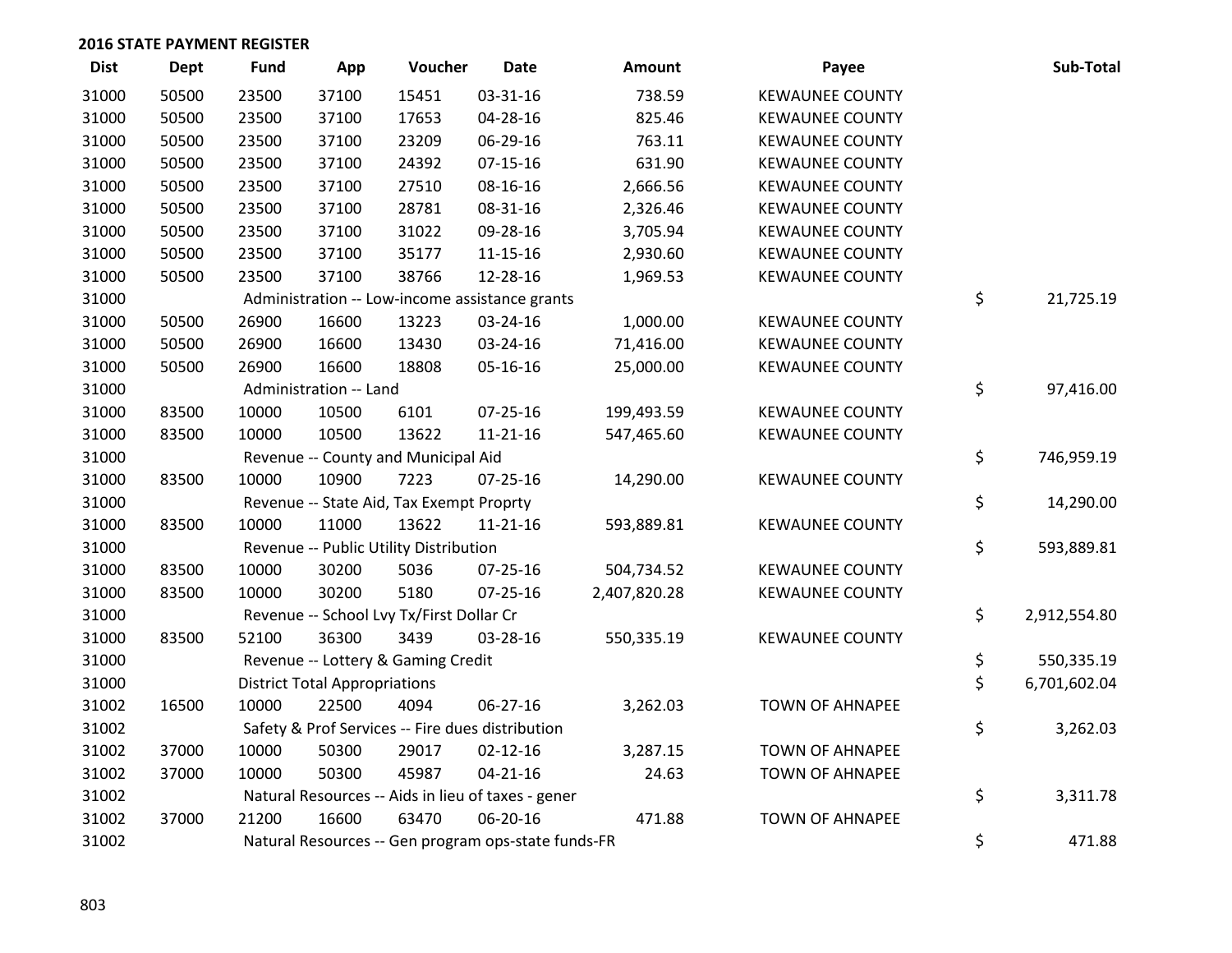| <b>Dist</b> | <b>Dept</b> | <b>Fund</b> | App                                  | Voucher                                             | <b>Date</b>    | <b>Amount</b> | Payee                  | Sub-Total        |
|-------------|-------------|-------------|--------------------------------------|-----------------------------------------------------|----------------|---------------|------------------------|------------------|
| 31002       | 37000       | 21200       | 57100                                | 63470                                               | 06-20-16       | 216.05        | <b>TOWN OF AHNAPEE</b> |                  |
| 31002       |             |             |                                      | Natural Resources -- ResAids - cnty forst, cl & mfl |                |               |                        | \$<br>216.05     |
| 31002       | 37000       | 27400       | 67000                                | 55987                                               | $05 - 27 - 16$ | 1,644.52      | <b>TOWN OF AHNAPEE</b> |                  |
| 31002       |             |             |                                      | Natural Resources -- Fin asst for responsible units |                |               |                        | \$<br>1,644.52   |
| 31002       | 39500       | 21100       | 19100                                | 961                                                 | 07-05-16       | 26,589.15     | <b>TOWN OF AHNAPEE</b> |                  |
| 31002       | 39500       | 21100       | 19100                                | 30033                                               | 10-03-16       | 26,589.15     | <b>TOWN OF AHNAPEE</b> |                  |
| 31002       | 39500       | 21100       | 19100                                | 76780                                               | $01 - 04 - 16$ | 26,589.15     | <b>TOWN OF AHNAPEE</b> |                  |
| 31002       | 39500       | 21100       | 19100                                | 84780                                               | 04-04-16       | 26,589.15     | <b>TOWN OF AHNAPEE</b> |                  |
| 31002       |             |             |                                      | Transportation -- Trns Aids To Mnc.-Sf              |                |               |                        | \$<br>106,356.60 |
| 31002       | 83500       | 10000       | 10500                                | 6087                                                | $07 - 25 - 16$ | 6,448.30      | <b>TOWN OF AHNAPEE</b> |                  |
| 31002       | 83500       | 10000       | 10500                                | 13608                                               | $11 - 21 - 16$ | 36,540.38     | <b>TOWN OF AHNAPEE</b> |                  |
| 31002       |             |             |                                      | Revenue -- County and Municipal Aid                 |                |               |                        | \$<br>42,988.68  |
| 31002       | 83500       | 10000       | 10900                                | 7995                                                | $07 - 25 - 16$ | 7.00          | <b>TOWN OF AHNAPEE</b> |                  |
| 31002       |             |             |                                      | Revenue -- State Aid, Tax Exempt Proprty            |                |               |                        | \$<br>7.00       |
| 31002       |             |             | <b>District Total Appropriations</b> |                                                     |                |               |                        | \$<br>158,258.54 |
| 31004       | 16500       | 10000       | 22500                                | 4095                                                | 06-27-16       | 15,812.95     | TOWN OF CARLTON        |                  |
| 31004       |             |             |                                      | Safety & Prof Services -- Fire dues distribution    |                |               |                        | \$<br>15,812.95  |
| 31004       | 37000       | 10000       | 50300                                | 28957                                               | $02 - 12 - 16$ | 11,782.09     | TOWN OF CARLTON        |                  |
| 31004       |             |             |                                      | Natural Resources -- Aids in lieu of taxes - gener  |                |               |                        | \$<br>11,782.09  |
| 31004       | 37000       | 21200       | 16600                                | 63471                                               | 06-20-16       | 63.25         | TOWN OF CARLTON        |                  |
| 31004       |             |             |                                      | Natural Resources -- Gen program ops-state funds-FR |                |               |                        | \$<br>63.25      |
| 31004       | 37000       | 21200       | 57100                                | 63471                                               | 06-20-16       | 28.42         | TOWN OF CARLTON        |                  |
| 31004       |             |             |                                      | Natural Resources -- ResAids - cnty forst, cl & mfl |                |               |                        | \$<br>28.42      |
| 31004       | 37000       | 21200       | 58900                                | 102340                                              | 11-18-16       | 124.77        | TOWN OF CARLTON        |                  |
| 31004       |             |             |                                      | Natural Resources -- Resource aids - distribution o |                |               |                        | \$<br>124.77     |
| 31004       | 37000       | 27400       | 67000                                | 55997                                               | 05-27-16       | 1,573.15      | TOWN OF CARLTON        |                  |
| 31004       |             |             |                                      | Natural Resources -- Fin asst for responsible units |                |               |                        | \$<br>1,573.15   |
| 31004       | 39500       | 21100       | 19100                                | 962                                                 | 07-05-16       | 28,675.54     | TOWN OF CARLTON        |                  |
| 31004       | 39500       | 21100       | 19100                                | 30034                                               | 10-03-16       | 28,675.56     | TOWN OF CARLTON        |                  |
| 31004       | 39500       | 21100       | 19100                                | 76781                                               | $01 - 04 - 16$ | 28,675.54     | TOWN OF CARLTON        |                  |
| 31004       | 39500       | 21100       | 19100                                | 84781                                               | 04-04-16       | 28,675.54     | TOWN OF CARLTON        |                  |
| 31004       |             |             |                                      | Transportation -- Trns Aids To Mnc.-Sf              |                |               |                        | \$<br>114,702.18 |
| 31004       | 83500       | 10000       | 10500                                | 6088                                                | 07-25-16       | 49,972.49     | TOWN OF CARLTON        |                  |
| 31004       | 83500       | 10000       | 10500                                | 13609                                               | 11-21-16       | 14,135.51     | TOWN OF CARLTON        |                  |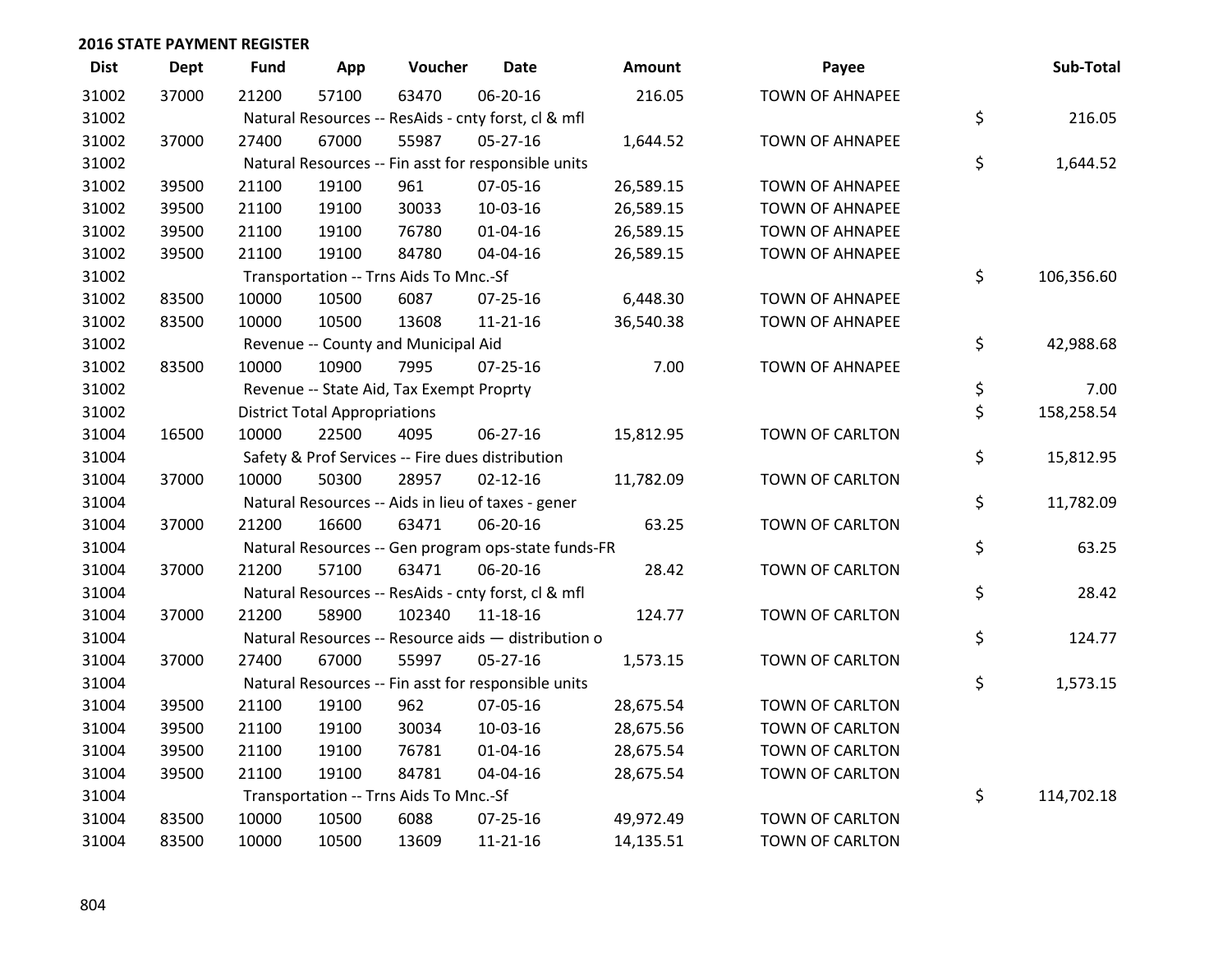| <b>Dist</b> | Dept  | Fund  | App                                  | Voucher                                  | Date                                                | Amount     | Payee                | Sub-Total        |
|-------------|-------|-------|--------------------------------------|------------------------------------------|-----------------------------------------------------|------------|----------------------|------------------|
| 31004       |       |       |                                      | Revenue -- County and Municipal Aid      |                                                     |            |                      | \$<br>64,108.00  |
| 31004       | 83500 | 10000 | 10900                                | 7996                                     | 07-25-16                                            | 58.00      | TOWN OF CARLTON      |                  |
| 31004       |       |       |                                      | Revenue -- State Aid, Tax Exempt Proprty |                                                     |            |                      | \$<br>58.00      |
| 31004       | 83500 | 10000 | 11000                                | 13609                                    | $11 - 21 - 16$                                      | 273,904.60 | TOWN OF CARLTON      |                  |
| 31004       |       |       |                                      | Revenue -- Public Utility Distribution   |                                                     |            |                      | \$<br>273,904.60 |
| 31004       |       |       | <b>District Total Appropriations</b> |                                          |                                                     |            |                      | \$<br>482,157.41 |
| 31006       | 16500 | 10000 | 22500                                | 4096                                     | 06-27-16                                            | 3,818.57   | TOWN OF CASCO        |                  |
| 31006       |       |       |                                      |                                          | Safety & Prof Services -- Fire dues distribution    |            |                      | \$<br>3,818.57   |
| 31006       | 37000 | 10000 | 50300                                | 28939                                    | $02 - 12 - 16$                                      | 2,752.56   | TOWN OF CASCO        |                  |
| 31006       | 37000 | 10000 | 50300                                | 28940                                    | $02 - 12 - 16$                                      | 3,287.02   | TOWN OF CASCO        |                  |
| 31006       | 37000 | 10000 | 50300                                | 45777                                    | $04 - 21 - 16$                                      | 182.13     | TOWN OF CASCO        |                  |
| 31006       | 37000 | 10000 | 50300                                | 45778                                    | $04 - 21 - 16$                                      | 27.43      | TOWN OF CASCO        |                  |
| 31006       |       |       |                                      |                                          | Natural Resources -- Aids in lieu of taxes - gener  |            |                      | \$<br>6,249.14   |
| 31006       | 37000 | 21200 | 16600                                | 63472                                    | 06-20-16                                            | 675.43     | TOWN OF CASCO        |                  |
| 31006       |       |       |                                      |                                          | Natural Resources -- Gen program ops-state funds-FR |            |                      | \$<br>675.43     |
| 31006       | 37000 | 21200 | 57100                                | 63472                                    | 06-20-16                                            | 336.75     | TOWN OF CASCO        |                  |
| 31006       |       |       |                                      |                                          | Natural Resources -- ResAids - cnty forst, cl & mfl |            |                      | \$<br>336.75     |
| 31006       | 37000 | 21200 | 57900                                | 45779                                    | $04 - 21 - 16$                                      | 363.70     | <b>TOWN OF CASCO</b> |                  |
| 31006       |       |       |                                      |                                          | Natural Resources -- Aids in lieu of taxes - sum s  |            |                      | \$<br>363.70     |
| 31006       | 37000 | 21200 | 58900                                | 102341                                   | 11-18-16                                            | 271.04     | TOWN OF CASCO        |                  |
| 31006       |       |       |                                      |                                          | Natural Resources -- Resource aids - distribution o |            |                      | \$<br>271.04     |
| 31006       | 37000 | 27400 | 67000                                | 55725                                    | 06-29-16                                            | 1,862.39   | TOWN OF CASCO        |                  |
| 31006       |       |       |                                      |                                          | Natural Resources -- Fin asst for responsible units |            |                      | \$<br>1,862.39   |
| 31006       | 39500 | 21100 | 19100                                | 963                                      | 07-05-16                                            | 25,141.33  | TOWN OF CASCO        |                  |
| 31006       | 39500 | 21100 | 19100                                | 30035                                    | 10-03-16                                            | 25,141.35  | TOWN OF CASCO        |                  |
| 31006       | 39500 | 21100 | 19100                                | 76782                                    | $01 - 04 - 16$                                      | 25,141.33  | TOWN OF CASCO        |                  |
| 31006       | 39500 | 21100 | 19100                                | 84782                                    | 04-04-16                                            | 25,141.33  | TOWN OF CASCO        |                  |
| 31006       |       |       |                                      | Transportation -- Trns Aids To Mnc.-Sf   |                                                     |            |                      | \$<br>100,565.34 |
| 31006       | 83500 | 10000 | 10500                                | 6089                                     | 07-25-16                                            | 7,923.26   | TOWN OF CASCO        |                  |
| 31006       | 83500 | 10000 | 10500                                | 13610                                    | $11 - 21 - 16$                                      | 44,823.53  | TOWN OF CASCO        |                  |
| 31006       |       |       |                                      | Revenue -- County and Municipal Aid      |                                                     |            |                      | \$<br>52,746.79  |
| 31006       | 83500 | 10000 | 10900                                | 7997                                     | $07 - 25 - 16$                                      | 39.00      | TOWN OF CASCO        |                  |
| 31006       |       |       |                                      | Revenue -- State Aid, Tax Exempt Proprty |                                                     |            |                      | \$<br>39.00      |
| 31006       | 83500 | 10000 | 11000                                | 13610                                    | $11 - 21 - 16$                                      | 75.92      | TOWN OF CASCO        |                  |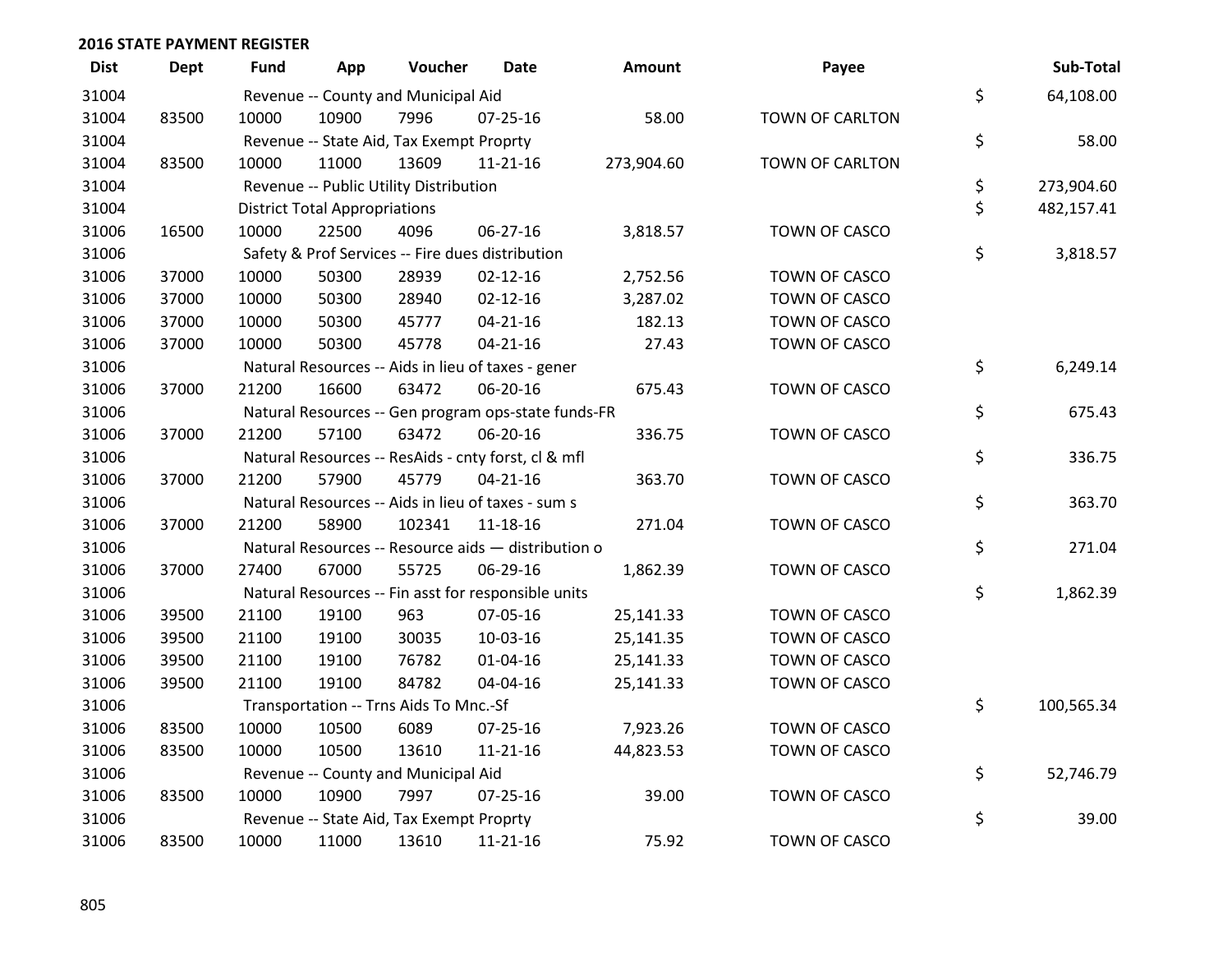| <b>Dist</b> | <b>Dept</b> | Fund  | App                                  | Voucher                                             | Date           | Amount    | Payee                   | Sub-Total        |
|-------------|-------------|-------|--------------------------------------|-----------------------------------------------------|----------------|-----------|-------------------------|------------------|
| 31006       |             |       |                                      | Revenue -- Public Utility Distribution              |                |           |                         | \$<br>75.92      |
| 31006       |             |       | <b>District Total Appropriations</b> |                                                     |                |           |                         | \$<br>167,004.07 |
| 31008       | 16500       | 10000 | 22500                                | 4097                                                | 06-27-16       | 3,574.35  | <b>TOWN OF FRANKLIN</b> |                  |
| 31008       |             |       |                                      | Safety & Prof Services -- Fire dues distribution    |                |           |                         | \$<br>3,574.35   |
| 31008       | 37000       | 21200 | 16600                                | 63473                                               | 06-20-16       | 480.83    | <b>TOWN OF FRANKLIN</b> |                  |
| 31008       |             |       |                                      | Natural Resources -- Gen program ops-state funds-FR |                |           |                         | \$<br>480.83     |
| 31008       | 37000       | 21200 | 57100                                | 63473                                               | 06-20-16       | 247.53    | <b>TOWN OF FRANKLIN</b> |                  |
| 31008       |             |       |                                      | Natural Resources -- ResAids - cnty forst, cl & mfl |                |           |                         | \$<br>247.53     |
| 31008       | 37000       | 21200 | 58900                                | 102342                                              | 11-18-16       | 263.11    | <b>TOWN OF FRANKLIN</b> |                  |
| 31008       |             |       |                                      | Natural Resources -- Resource aids - distribution o |                |           |                         | \$<br>263.11     |
| 31008       | 37000       | 27400 | 67000                                | 55513                                               | $05 - 27 - 16$ | 381.00    | <b>TOWN OF FRANKLIN</b> |                  |
| 31008       |             |       |                                      | Natural Resources -- Fin asst for responsible units |                |           |                         | \$<br>381.00     |
| 31008       | 39500       | 21100 | 19100                                | 964                                                 | 07-05-16       | 28,114.03 | <b>TOWN OF FRANKLIN</b> |                  |
| 31008       | 39500       | 21100 | 19100                                | 30036                                               | 10-03-16       | 28,114.05 | <b>TOWN OF FRANKLIN</b> |                  |
| 31008       | 39500       | 21100 | 19100                                | 76783                                               | $01 - 04 - 16$ | 28,114.03 | <b>TOWN OF FRANKLIN</b> |                  |
| 31008       | 39500       | 21100 | 19100                                | 84783                                               | 04-04-16       | 28,114.03 | <b>TOWN OF FRANKLIN</b> |                  |
| 31008       |             |       |                                      | Transportation -- Trns Aids To Mnc.-Sf              |                |           |                         | \$<br>112,456.14 |
| 31008       | 83500       | 10000 | 10500                                | 6090                                                | 07-25-16       | 3,895.65  | <b>TOWN OF FRANKLIN</b> |                  |
| 31008       | 83500       | 10000 | 10500                                | 13611                                               | $11 - 21 - 16$ | 21,979.52 | <b>TOWN OF FRANKLIN</b> |                  |
| 31008       |             |       |                                      | Revenue -- County and Municipal Aid                 |                |           |                         | \$<br>25,875.17  |
| 31008       | 83500       | 10000 | 10900                                | 7998                                                | $07 - 25 - 16$ | 213.00    | <b>TOWN OF FRANKLIN</b> |                  |
| 31008       |             |       |                                      | Revenue -- State Aid, Tax Exempt Proprty            |                |           |                         | \$<br>213.00     |
| 31008       | 83500       | 10000 | 11000                                | 13611                                               | $11 - 21 - 16$ | 96.81     | <b>TOWN OF FRANKLIN</b> |                  |
| 31008       |             |       |                                      | Revenue -- Public Utility Distribution              |                |           |                         | \$<br>96.81      |
| 31008       |             |       | <b>District Total Appropriations</b> |                                                     |                |           |                         | \$<br>143,587.94 |
| 31010       | 16500       | 10000 | 22500                                | 4098                                                | 06-27-16       | 3,229.73  | TOWN OF LINCOLN         |                  |
| 31010       |             |       |                                      | Safety & Prof Services -- Fire dues distribution    |                |           |                         | \$<br>3,229.73   |
| 31010       | 37000       | 10000 | 50300                                | 29005                                               | $02 - 12 - 16$ | 417.33    | TOWN OF LINCOLN         |                  |
| 31010       |             |       |                                      | Natural Resources -- Aids in lieu of taxes - gener  |                |           |                         | \$<br>417.33     |
| 31010       | 37000       | 21200 | 16600                                | 63474                                               | 06-20-16       | 860.70    | <b>TOWN OF LINCOLN</b>  |                  |
| 31010       |             |       |                                      | Natural Resources -- Gen program ops-state funds-FR |                |           |                         | \$<br>860.70     |
| 31010       | 37000       | 21200 | 57100                                | 63474                                               | 06-20-16       | 402.76    | <b>TOWN OF LINCOLN</b>  |                  |
| 31010       |             |       |                                      | Natural Resources -- ResAids - cnty forst, cl & mfl |                |           |                         | \$<br>402.76     |
| 31010       | 37000       | 27400 | 67000                                | 56369                                               | 05-27-16       | 1,013.46  | <b>TOWN OF LINCOLN</b>  |                  |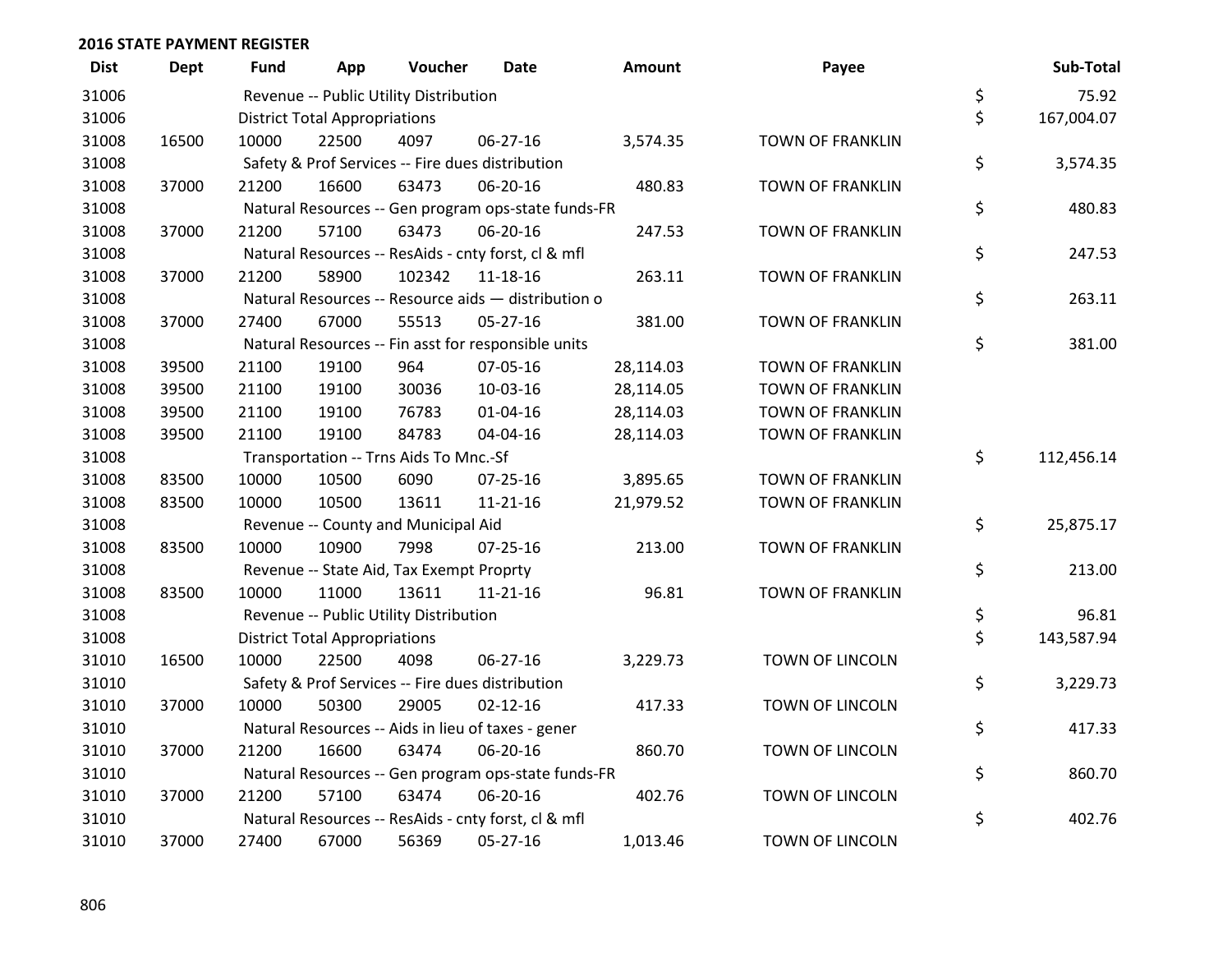| <b>Dist</b> | <b>Dept</b> | <b>Fund</b> | App                                  | Voucher                                  | Date                                                | Amount    | Payee                    | Sub-Total        |
|-------------|-------------|-------------|--------------------------------------|------------------------------------------|-----------------------------------------------------|-----------|--------------------------|------------------|
| 31010       |             |             |                                      |                                          | Natural Resources -- Fin asst for responsible units |           |                          | \$<br>1,013.46   |
| 31010       | 39500       | 21100       | 19100                                | 965                                      | 07-05-16                                            | 27,827.77 | TOWN OF LINCOLN          |                  |
| 31010       | 39500       | 21100       | 19100                                | 30037                                    | 10-03-16                                            | 27,827.79 | TOWN OF LINCOLN          |                  |
| 31010       | 39500       | 21100       | 19100                                | 76784                                    | 01-04-16                                            | 27,827.77 | TOWN OF LINCOLN          |                  |
| 31010       | 39500       | 21100       | 19100                                | 84784                                    | 04-04-16                                            | 27,827.77 | TOWN OF LINCOLN          |                  |
| 31010       |             |             |                                      | Transportation -- Trns Aids To Mnc.-Sf   |                                                     |           |                          | \$<br>111,311.10 |
| 31010       | 83500       | 10000       | 10500                                | 6091                                     | $07 - 25 - 16$                                      | 13,304.08 | TOWN OF LINCOLN          |                  |
| 31010       | 83500       | 10000       | 10500                                | 13612                                    | $11 - 21 - 16$                                      | 51,359.14 | TOWN OF LINCOLN          |                  |
| 31010       |             |             |                                      | Revenue -- County and Municipal Aid      |                                                     |           |                          | \$<br>64,663.22  |
| 31010       | 83500       | 10000       | 10900                                | 7999                                     | $07 - 25 - 16$                                      | 1.00      | TOWN OF LINCOLN          |                  |
| 31010       |             |             |                                      | Revenue -- State Aid, Tax Exempt Proprty |                                                     |           |                          | \$<br>1.00       |
| 31010       | 83500       | 10000       | 11000                                | 13612                                    | $11 - 21 - 16$                                      | 23,903.71 | TOWN OF LINCOLN          |                  |
| 31010       |             |             |                                      | Revenue -- Public Utility Distribution   |                                                     |           |                          | \$<br>23,903.71  |
| 31010       |             |             | <b>District Total Appropriations</b> |                                          |                                                     |           |                          | \$<br>205,803.01 |
| 31012       | 16500       | 10000       | 22500                                | 4099                                     | 06-27-16                                            | 5,509.63  | <b>TOWN OF LUXEMBURG</b> |                  |
| 31012       |             |             |                                      |                                          | Safety & Prof Services -- Fire dues distribution    |           |                          | \$<br>5,509.63   |
| 31012       | 37000       | 10000       | 50300                                | 28943                                    | $02 - 12 - 16$                                      | 1,137.51  | TOWN OF LUXEMBURG        |                  |
| 31012       |             |             |                                      |                                          | Natural Resources -- Aids in lieu of taxes - gener  |           |                          | \$<br>1,137.51   |
| 31012       | 37000       | 21200       | 16600                                | 63475                                    | 06-20-16                                            | 117.02    | TOWN OF LUXEMBURG        |                  |
| 31012       |             |             |                                      |                                          | Natural Resources -- Gen program ops-state funds-FR |           |                          | \$<br>117.02     |
| 31012       | 37000       | 21200       | 57100                                | 63475                                    | 06-20-16                                            | 56.98     | <b>TOWN OF LUXEMBURG</b> |                  |
| 31012       |             |             |                                      |                                          | Natural Resources -- ResAids - cnty forst, cl & mfl |           |                          | \$<br>56.98      |
| 31012       | 37000       | 27400       | 67000                                | 55797                                    | $05 - 27 - 16$                                      | 1,154.69  | <b>TOWN OF LUXEMBURG</b> |                  |
| 31012       |             |             |                                      |                                          | Natural Resources -- Fin asst for responsible units |           |                          | \$<br>1,154.69   |
| 31012       | 39500       | 21100       | 19100                                | 966                                      | 07-05-16                                            | 31,752.84 | TOWN OF LUXEMBURG        |                  |
| 31012       | 39500       | 21100       | 19100                                | 30038                                    | 10-03-16                                            | 31,752.84 | TOWN OF LUXEMBURG        |                  |
| 31012       | 39500       | 21100       | 19100                                | 76785                                    | $01 - 04 - 16$                                      | 31,752.84 | <b>TOWN OF LUXEMBURG</b> |                  |
| 31012       | 39500       | 21100       | 19100                                | 84785                                    | 04-04-16                                            | 31,752.84 | <b>TOWN OF LUXEMBURG</b> |                  |
| 31012       |             |             |                                      | Transportation -- Trns Aids To Mnc.-Sf   |                                                     |           |                          | \$<br>127,011.36 |
| 31012       | 83500       | 10000       | 10500                                | 6092                                     | $07 - 25 - 16$                                      | 6,001.74  | TOWN OF LUXEMBURG        |                  |
| 31012       | 83500       | 10000       | 10500                                | 13613                                    | $11 - 21 - 16$                                      | 33,141.17 | TOWN OF LUXEMBURG        |                  |
| 31012       |             |             |                                      | Revenue -- County and Municipal Aid      |                                                     |           |                          | \$<br>39,142.91  |
| 31012       | 83500       | 10000       | 10900                                | 8000                                     | $07 - 25 - 16$                                      | 28.00     | <b>TOWN OF LUXEMBURG</b> |                  |
| 31012       |             |             |                                      | Revenue -- State Aid, Tax Exempt Proprty |                                                     |           |                          | \$<br>28.00      |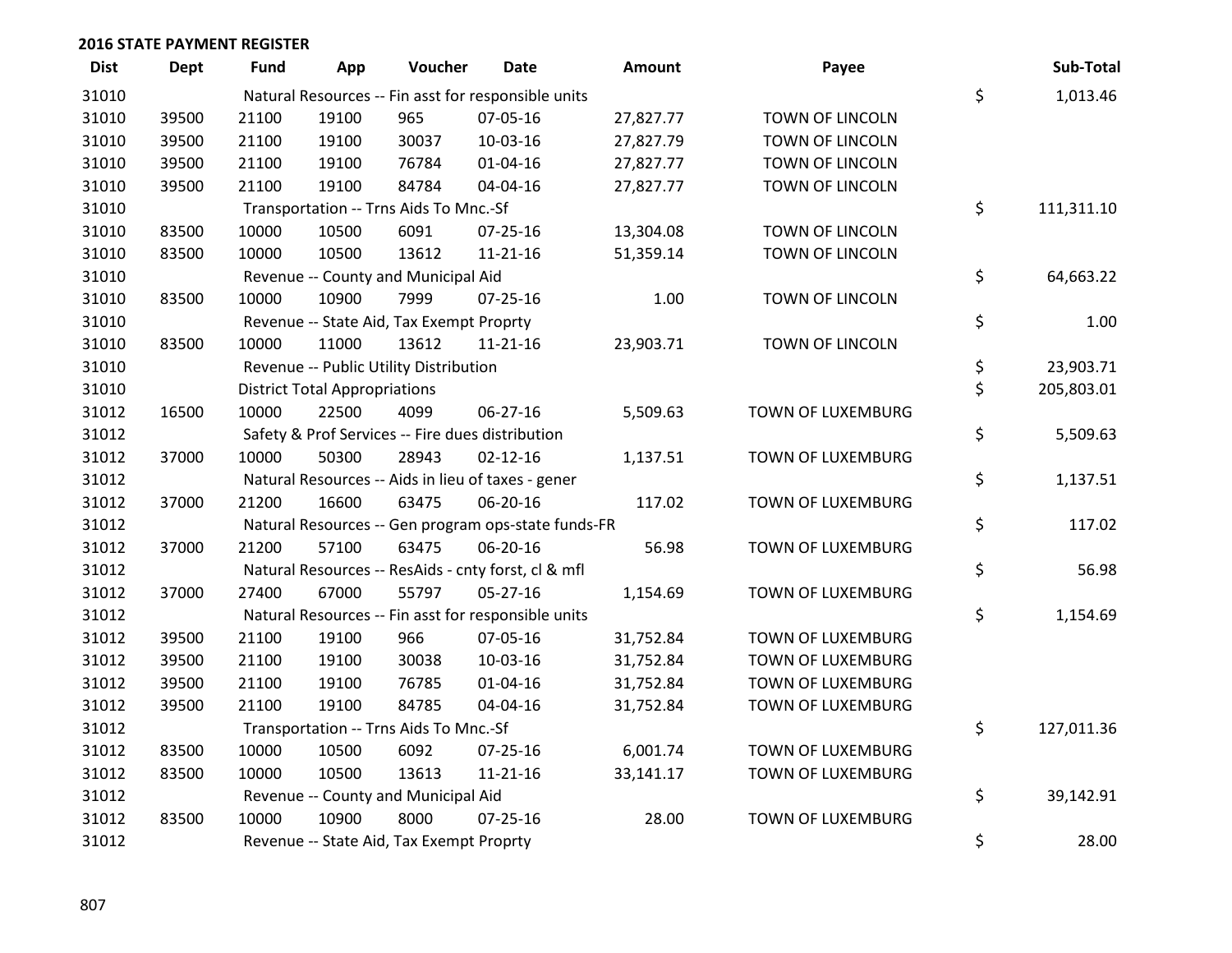| <b>Dist</b> | <b>Dept</b> | Fund  | App                                  | Voucher                                             | <b>Date</b>    | <b>Amount</b> | Payee                     | Sub-Total        |
|-------------|-------------|-------|--------------------------------------|-----------------------------------------------------|----------------|---------------|---------------------------|------------------|
| 31012       | 83500       | 10000 | 11000                                | 13613                                               | $11 - 21 - 16$ | 910.36        | TOWN OF LUXEMBURG         |                  |
| 31012       |             |       |                                      | Revenue -- Public Utility Distribution              |                |               |                           | \$<br>910.36     |
| 31012       |             |       | <b>District Total Appropriations</b> |                                                     |                |               |                           | \$<br>175,068.46 |
| 31014       | 16500       | 10000 | 22500                                | 4100                                                | 06-27-16       | 5,526.17      | <b>TOWN OF MONTPELIER</b> |                  |
| 31014       |             |       |                                      | Safety & Prof Services -- Fire dues distribution    |                |               |                           | \$<br>5,526.17   |
| 31014       | 37000       | 10000 | 50300                                | 45883                                               | $04 - 21 - 16$ | 36.91         | <b>TOWN OF MONTPELIER</b> |                  |
| 31014       |             |       |                                      | Natural Resources -- Aids in lieu of taxes - gener  |                |               |                           | \$<br>36.91      |
| 31014       | 37000       | 21200 | 16600                                | 63476                                               | 06-20-16       | 292.58        | <b>TOWN OF MONTPELIER</b> |                  |
| 31014       |             |       |                                      | Natural Resources -- Gen program ops-state funds-FR |                |               |                           | \$<br>292.58     |
| 31014       | 37000       | 21200 | 57100                                | 63476                                               | 06-20-16       | 141.27        | <b>TOWN OF MONTPELIER</b> |                  |
| 31014       |             |       |                                      | Natural Resources -- ResAids - cnty forst, cl & mfl |                |               |                           | \$<br>141.27     |
| 31014       | 37000       | 27400 | 67000                                | 55614                                               | 05-27-16       | 1,261.37      | <b>TOWN OF MONTPELIER</b> |                  |
| 31014       |             |       |                                      | Natural Resources -- Fin asst for responsible units |                |               |                           | \$<br>1,261.37   |
| 31014       | 37000       | 27400 | 67300                                | 55614                                               | 05-27-16       | 345.71        | <b>TOWN OF MONTPELIER</b> |                  |
| 31014       |             |       |                                      | Natural Resources -- Recycling consolidation grants |                |               |                           | \$<br>345.71     |
| 31014       | 39500       | 21100 | 19100                                | 967                                                 | 07-05-16       | 26,198.29     | <b>TOWN OF MONTPELIER</b> |                  |
| 31014       | 39500       | 21100 | 19100                                | 30039                                               | 10-03-16       | 26,198.31     | <b>TOWN OF MONTPELIER</b> |                  |
| 31014       | 39500       | 21100 | 19100                                | 76786                                               | $01 - 04 - 16$ | 26,198.29     | <b>TOWN OF MONTPELIER</b> |                  |
| 31014       | 39500       | 21100 | 19100                                | 84786                                               | 04-04-16       | 26,198.29     | <b>TOWN OF MONTPELIER</b> |                  |
| 31014       |             |       |                                      | Transportation -- Trns Aids To Mnc.-Sf              |                |               |                           | \$<br>104,793.18 |
| 31014       | 83500       | 10000 | 10500                                | 6093                                                | $07 - 25 - 16$ | 5,440.36      | <b>TOWN OF MONTPELIER</b> |                  |
| 31014       | 83500       | 10000 | 10500                                | 13614                                               | $11 - 21 - 16$ | 30,641.95     | <b>TOWN OF MONTPELIER</b> |                  |
| 31014       |             |       |                                      | Revenue -- County and Municipal Aid                 |                |               |                           | \$<br>36,082.31  |
| 31014       | 83500       | 10000 | 10900                                | 8001                                                | $07 - 25 - 16$ | 69.00         | TOWN OF MONTPELIER        |                  |
| 31014       |             |       |                                      | Revenue -- State Aid, Tax Exempt Proprty            |                |               |                           | \$<br>69.00      |
| 31014       | 83500       | 10000 | 11000                                | 13614                                               | $11 - 21 - 16$ | 186.94        | TOWN OF MONTPELIER        |                  |
| 31014       |             |       |                                      | Revenue -- Public Utility Distribution              |                |               |                           | \$<br>186.94     |
| 31014       |             |       | <b>District Total Appropriations</b> |                                                     |                |               |                           | \$<br>148,735.44 |
| 31016       | 16500       | 10000 | 22500                                | 4101                                                | 06-27-16       | 2,736.85      | TOWN OF PIERCE            |                  |
| 31016       |             |       |                                      | Safety & Prof Services -- Fire dues distribution    |                |               |                           | \$<br>2,736.85   |
| 31016       | 37000       | 10000 | 50300                                | 29074                                               | $02 - 12 - 16$ | 22,549.27     | <b>TOWN OF PIERCE</b>     |                  |
| 31016       | 37000       | 10000 | 50300                                | 29075                                               | $02 - 12 - 16$ | 94.77         | <b>TOWN OF PIERCE</b>     |                  |
| 31016       | 37000       | 10000 | 50300                                | 29076                                               | $02 - 12 - 16$ | 1,726.05      | <b>TOWN OF PIERCE</b>     |                  |
| 31016       |             |       |                                      | Natural Resources -- Aids in lieu of taxes - gener  |                |               |                           | \$<br>24,370.09  |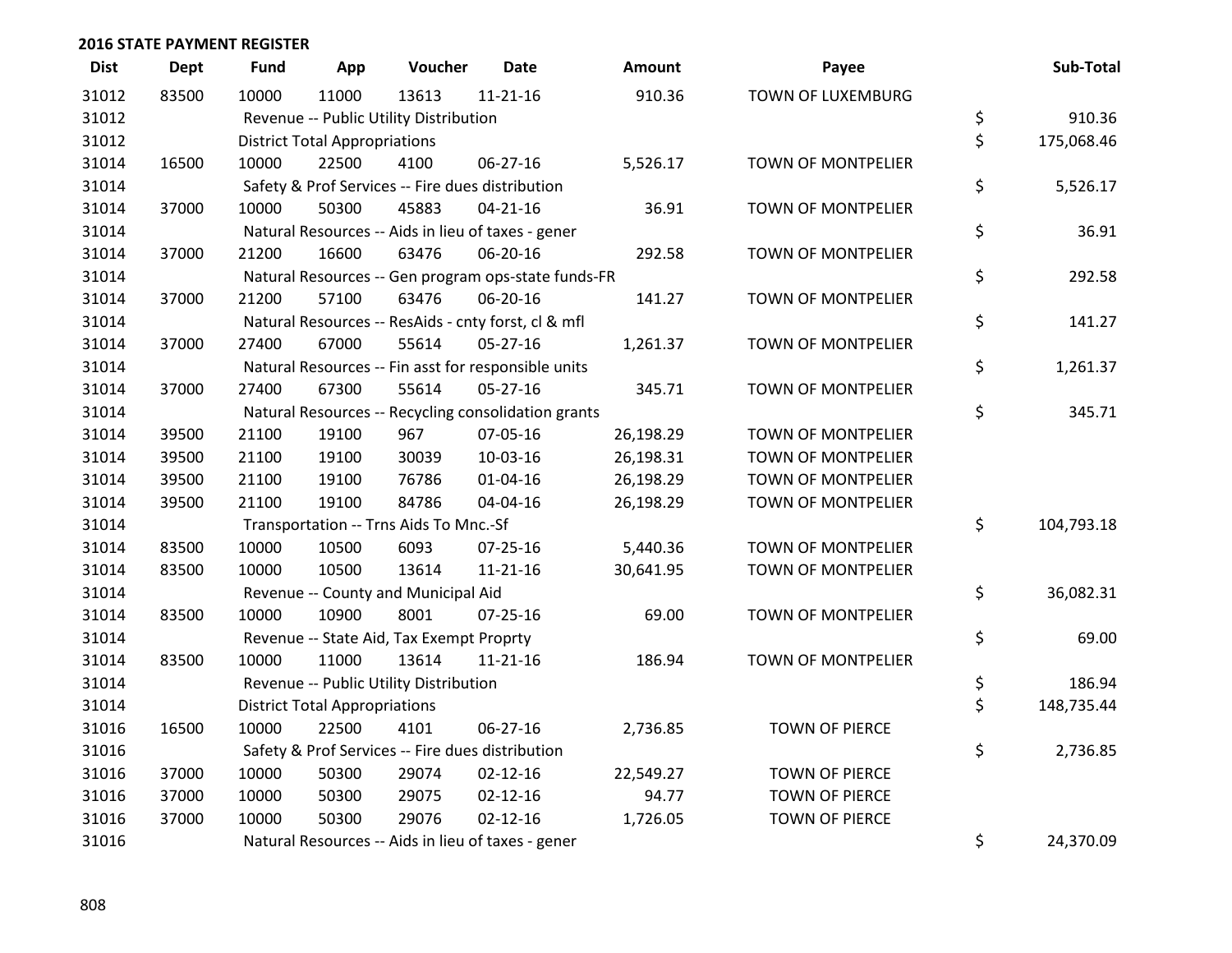| <b>Dist</b> | <b>Dept</b> | <b>Fund</b> | App                                  | Voucher                                             | <b>Date</b>    | Amount    | Payee                    | Sub-Total        |
|-------------|-------------|-------------|--------------------------------------|-----------------------------------------------------|----------------|-----------|--------------------------|------------------|
| 31016       | 37000       | 21200       | 16600                                | 63477                                               | 06-20-16       | 169.19    | <b>TOWN OF PIERCE</b>    |                  |
| 31016       |             |             |                                      | Natural Resources -- Gen program ops-state funds-FR |                |           |                          | \$<br>169.19     |
| 31016       | 37000       | 21200       | 57100                                | 63477                                               | 06-20-16       | 76.03     | <b>TOWN OF PIERCE</b>    |                  |
| 31016       |             |             |                                      | Natural Resources -- ResAids - cnty forst, cl & mfl |                |           |                          | \$<br>76.03      |
| 31016       | 37000       | 21200       | 57900                                | 46131                                               | $04 - 21 - 16$ | 41.80     | <b>TOWN OF PIERCE</b>    |                  |
| 31016       |             |             |                                      | Natural Resources -- Aids in lieu of taxes - sum s  |                |           |                          | \$<br>41.80      |
| 31016       | 37000       | 27400       | 67000                                | 55553                                               | $05 - 27 - 16$ | 1,204.28  | <b>TOWN OF PIERCE</b>    |                  |
| 31016       |             |             |                                      | Natural Resources -- Fin asst for responsible units |                |           |                          | \$<br>1,204.28   |
| 31016       | 39500       | 21100       | 19100                                | 968                                                 | 07-05-16       | 15,788.34 | TOWN OF PIERCE           |                  |
| 31016       | 39500       | 21100       | 19100                                | 30040                                               | 10-03-16       | 15,788.34 | TOWN OF PIERCE           |                  |
| 31016       | 39500       | 21100       | 19100                                | 76787                                               | $01 - 04 - 16$ | 15,788.34 | <b>TOWN OF PIERCE</b>    |                  |
| 31016       | 39500       | 21100       | 19100                                | 84787                                               | 04-04-16       | 15,788.34 | TOWN OF PIERCE           |                  |
| 31016       |             |             |                                      | Transportation -- Trns Aids To Mnc.-Sf              |                |           |                          | \$<br>63,153.36  |
| 31016       | 83500       | 10000       | 10500                                | 6094                                                | 07-25-16       | 2,361.70  | TOWN OF PIERCE           |                  |
| 31016       | 83500       | 10000       | 10500                                | 13615                                               | $11 - 21 - 16$ | 13,377.33 | TOWN OF PIERCE           |                  |
| 31016       |             |             |                                      | Revenue -- County and Municipal Aid                 |                |           |                          | \$<br>15,739.03  |
| 31016       | 83500       | 10000       | 10900                                | 8002                                                | $07 - 25 - 16$ | 6.00      | <b>TOWN OF PIERCE</b>    |                  |
| 31016       |             |             |                                      | Revenue -- State Aid, Tax Exempt Proprty            |                |           |                          | \$<br>6.00       |
| 31016       | 83500       | 10000       | 11000                                | 13615                                               | $11 - 21 - 16$ | 6.02      | <b>TOWN OF PIERCE</b>    |                  |
| 31016       |             |             |                                      | Revenue -- Public Utility Distribution              |                |           |                          | \$<br>6.02       |
| 31016       | 83500       | 52100       | 36300                                | 3128                                                | 03-29-16       | 1,487.23  | TOWN OF PIERCE           |                  |
| 31016       |             |             |                                      | Revenue -- Lottery & Gaming Credit                  |                |           |                          | \$<br>1,487.23   |
| 31016       |             |             | <b>District Total Appropriations</b> |                                                     |                |           |                          | \$<br>108,989.88 |
| 31018       | 16500       | 10000       | 22500                                | 5194                                                | 07-07-16       | 5,839.31  | <b>TOWN OF RED RIVER</b> |                  |
| 31018       |             |             |                                      | Safety & Prof Services -- Fire dues distribution    |                |           |                          | \$<br>5,839.31   |
| 31018       | 37000       | 21200       | 16600                                | 63478                                               | 06-20-16       | 610.10    | TOWN OF RED RIVER        |                  |
| 31018       |             |             |                                      | Natural Resources -- Gen program ops-state funds-FR |                |           |                          | \$<br>610.10     |
| 31018       | 37000       | 21200       | 57100                                | 63478                                               | 06-20-16       | 294.06    | TOWN OF RED RIVER        |                  |
| 31018       |             |             |                                      | Natural Resources -- ResAids - cnty forst, cl & mfl |                |           |                          | \$<br>294.06     |
| 31018       | 37000       | 21200       | 58900                                | 102343                                              | $11 - 18 - 16$ | 164.59    | TOWN OF RED RIVER        |                  |
| 31018       |             |             |                                      | Natural Resources -- Resource aids - distribution o |                |           |                          | \$<br>164.59     |
| 31018       | 37000       | 27400       | 67000                                | 56188                                               | $05 - 27 - 16$ | 1,797.03  | TOWN OF RED RIVER        |                  |
| 31018       |             |             |                                      | Natural Resources -- Fin asst for responsible units |                |           |                          | \$<br>1,797.03   |
| 31018       | 37000       | 27400       | 67300                                | 56188                                               | 05-27-16       | 368.49    | TOWN OF RED RIVER        |                  |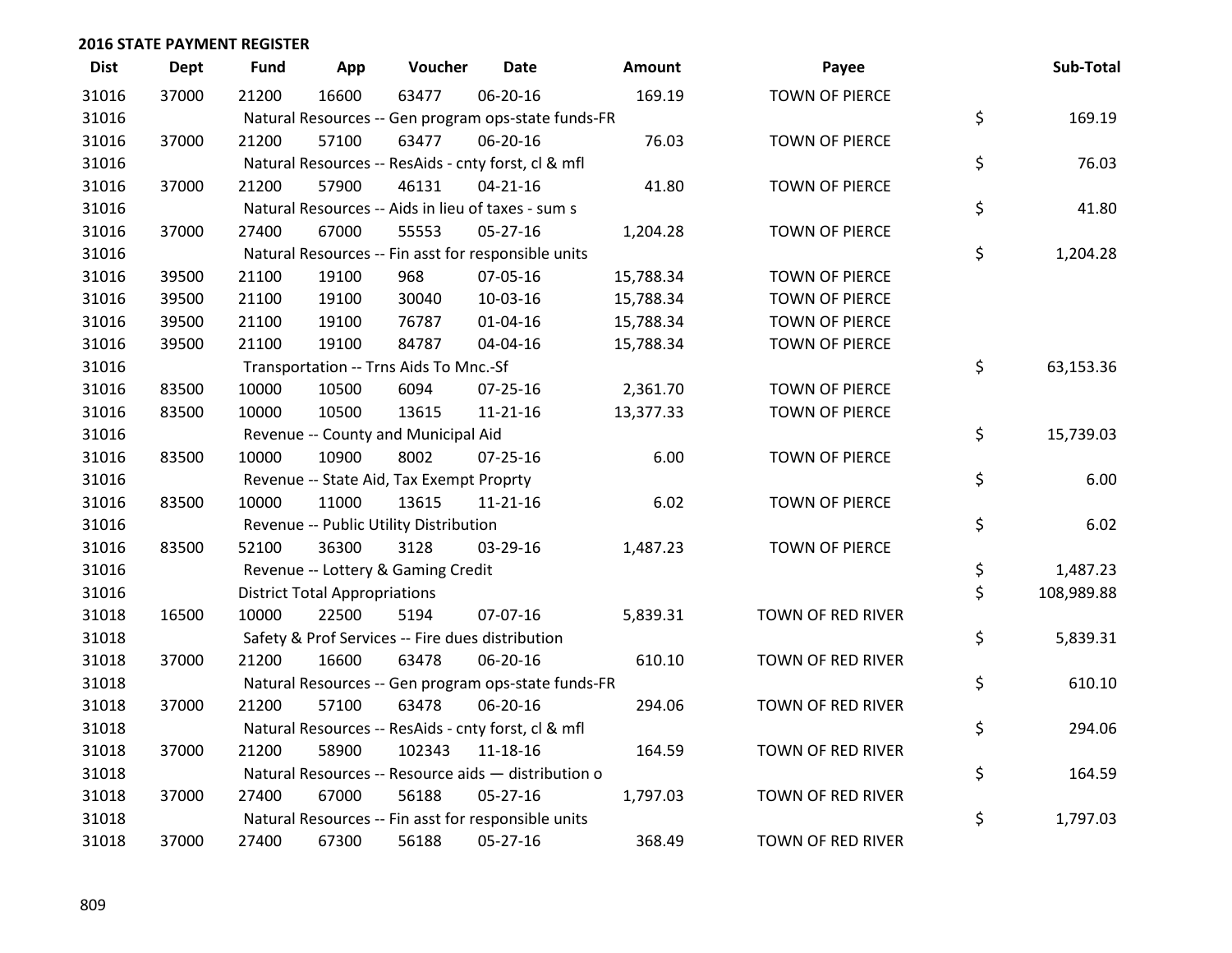| <b>Dist</b> | Dept  | Fund  | App                                  | Voucher                                             | <b>Date</b>    | Amount    | Payee                  | Sub-Total        |
|-------------|-------|-------|--------------------------------------|-----------------------------------------------------|----------------|-----------|------------------------|------------------|
| 31018       |       |       |                                      | Natural Resources -- Recycling consolidation grants |                |           |                        | \$<br>368.49     |
| 31018       | 39500 | 21100 | 19100                                | 969                                                 | 07-05-16       | 32,716.21 | TOWN OF RED RIVER      |                  |
| 31018       | 39500 | 21100 | 19100                                | 30041                                               | 10-03-16       | 32,716.23 | TOWN OF RED RIVER      |                  |
| 31018       | 39500 | 21100 | 19100                                | 76788                                               | $01 - 04 - 16$ | 32,716.21 | TOWN OF RED RIVER      |                  |
| 31018       | 39500 | 21100 | 19100                                | 84788                                               | 04-04-16       | 32,716.21 | TOWN OF RED RIVER      |                  |
| 31018       |       |       |                                      | Transportation -- Trns Aids To Mnc.-Sf              |                |           |                        | \$<br>130,864.86 |
| 31018       | 83500 | 10000 | 10500                                | 6095                                                | $07 - 25 - 16$ | 7,745.99  | TOWN OF RED RIVER      |                  |
| 31018       | 83500 | 10000 | 10500                                | 13616                                               | $11 - 21 - 16$ | 34,698.50 | TOWN OF RED RIVER      |                  |
| 31018       |       |       |                                      | Revenue -- County and Municipal Aid                 |                |           |                        | \$<br>42,444.49  |
| 31018       | 83500 | 10000 | 10900                                | 8003                                                | 07-25-16       | 59.00     | TOWN OF RED RIVER      |                  |
| 31018       |       |       |                                      | Revenue -- State Aid, Tax Exempt Proprty            |                |           |                        | \$<br>59.00      |
| 31018       | 83500 | 10000 | 11000                                | 13616                                               | $11 - 21 - 16$ | 8,609.43  | TOWN OF RED RIVER      |                  |
| 31018       |       |       |                                      | Revenue -- Public Utility Distribution              |                |           |                        | \$<br>8,609.43   |
| 31018       |       |       | <b>District Total Appropriations</b> |                                                     |                |           |                        | \$<br>191,051.36 |
| 31020       | 16500 | 10000 | 22500                                | 4102                                                | 06-27-16       | 4,127.44  | WEST KEWAUNEE, TOWN OF |                  |
| 31020       |       |       |                                      | Safety & Prof Services -- Fire dues distribution    |                |           |                        | \$<br>4,127.44   |
| 31020       | 37000 | 10000 | 50300                                | 29070                                               | $02 - 12 - 16$ | 7,514.24  | WEST KEWAUNEE, TOWN OF |                  |
| 31020       | 37000 | 10000 | 50300                                | 29071                                               | $02 - 12 - 16$ | 1,281.58  | WEST KEWAUNEE, TOWN OF |                  |
| 31020       | 37000 | 10000 | 50300                                | 29072                                               | $02 - 12 - 16$ | 8,287.48  | WEST KEWAUNEE, TOWN OF |                  |
| 31020       | 37000 | 10000 | 50300                                | 46113                                               | $04 - 21 - 16$ | 83.02     | WEST KEWAUNEE, TOWN OF |                  |
| 31020       | 37000 | 10000 | 50300                                | 46114                                               | $04 - 21 - 16$ | 686.94    | WEST KEWAUNEE, TOWN OF |                  |
| 31020       |       |       |                                      | Natural Resources -- Aids in lieu of taxes - gener  |                |           |                        | \$<br>17,853.26  |
| 31020       | 37000 | 21200 | 16600                                | 63479                                               | 06-20-16       | 402.32    | WEST KEWAUNEE, TOWN OF |                  |
| 31020       |       |       |                                      | Natural Resources -- Gen program ops-state funds-FR |                |           |                        | \$<br>402.32     |
| 31020       | 37000 | 21200 | 57100                                | 63479                                               | 06-20-16       | 183.38    | WEST KEWAUNEE, TOWN OF |                  |
| 31020       |       |       |                                      | Natural Resources -- ResAids - cnty forst, cl & mfl |                |           |                        | \$<br>183.38     |
| 31020       | 37000 | 21200 | 57900                                | 46112                                               | 04-21-16       | 191.36    | WEST KEWAUNEE, TOWN OF |                  |
| 31020       | 37000 | 21200 | 57900                                | 46115                                               | $04 - 21 - 16$ | 139.66    | WEST KEWAUNEE, TOWN OF |                  |
| 31020       |       |       |                                      | Natural Resources -- Aids in lieu of taxes - sum s  |                |           |                        | \$<br>331.02     |
| 31020       | 37000 | 21200 | 58900                                | 102344                                              | 11-18-16       | 18.22     | WEST KEWAUNEE, TOWN OF |                  |
| 31020       |       |       |                                      | Natural Resources -- Resource aids - distribution o |                |           |                        | \$<br>18.22      |
| 31020       | 37000 | 27400 | 67000                                | 55743                                               | $05 - 27 - 16$ | 2,095.28  | WEST KEWAUNEE, TOWN OF |                  |
| 31020       |       |       |                                      | Natural Resources -- Fin asst for responsible units |                |           |                        | \$<br>2,095.28   |
| 31020       | 39500 | 21100 | 19100                                | 970                                                 | 07-05-16       | 23,165.04 | WEST KEWAUNEE, TOWN OF |                  |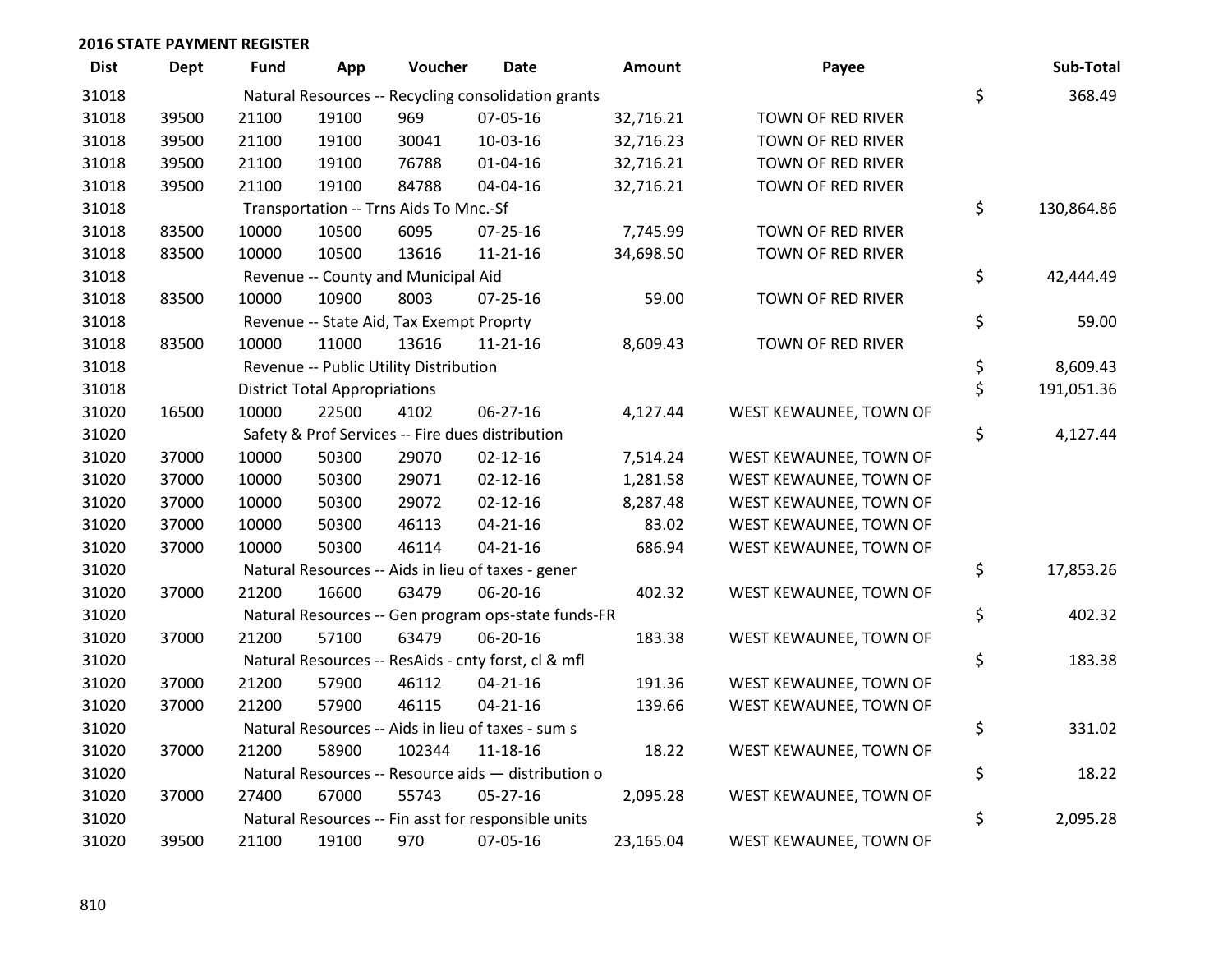| <b>Dist</b> | <b>Dept</b> | <b>Fund</b> | App                                  | Voucher                                  | <b>Date</b>                                         | <b>Amount</b> | Payee                   | Sub-Total        |
|-------------|-------------|-------------|--------------------------------------|------------------------------------------|-----------------------------------------------------|---------------|-------------------------|------------------|
| 31020       | 39500       | 21100       | 19100                                | 30042                                    | 10-03-16                                            | 23,165.04     | WEST KEWAUNEE, TOWN OF  |                  |
| 31020       | 39500       | 21100       | 19100                                | 76789                                    | $01 - 04 - 16$                                      | 23,165.04     | TOWN OF WEST KEWAUNEE   |                  |
| 31020       | 39500       | 21100       | 19100                                | 84789                                    | 04-04-16                                            | 23,165.04     | TOWN OF WEST KEWAUNEE   |                  |
| 31020       |             |             |                                      | Transportation -- Trns Aids To Mnc.-Sf   |                                                     |               |                         | \$<br>92,660.16  |
| 31020       | 83500       | 10000       | 10500                                | 6096                                     | $07 - 25 - 16$                                      | 6,924.72      | WEST KEWAUNEE, TOWN OF  |                  |
| 31020       | 83500       | 10000       | 10500                                | 13617                                    | $11 - 21 - 16$                                      | 32,260.64     | WEST KEWAUNEE, TOWN OF  |                  |
| 31020       |             |             |                                      | Revenue -- County and Municipal Aid      |                                                     |               |                         | \$<br>39,185.36  |
| 31020       | 83500       | 10000       | 10900                                | 8004                                     | $07 - 25 - 16$                                      | 7.00          | WEST KEWAUNEE, TOWN OF  |                  |
| 31020       |             |             |                                      | Revenue -- State Aid, Tax Exempt Proprty |                                                     |               |                         | \$<br>7.00       |
| 31020       | 83500       | 10000       | 11000                                | 13617                                    | $11 - 21 - 16$                                      | 8,349.96      | WEST KEWAUNEE, TOWN OF  |                  |
| 31020       |             |             |                                      | Revenue -- Public Utility Distribution   |                                                     |               |                         | \$<br>8,349.96   |
| 31020       | 83500       | 10000       | 50100                                | 2565                                     | $01-29-16$                                          | 101.32        | WEST KEWAUNEE, TOWN OF  |                  |
| 31020       |             |             |                                      | Revenue -- Payments for municipal svcs   |                                                     |               |                         | \$<br>101.32     |
| 31020       | 83500       | 52100       | 36300                                | 3615                                     | 03-31-16                                            | 151.80        | WEST KEWAUNEE, TOWN OF  |                  |
| 31020       |             |             |                                      | Revenue -- Lottery & Gaming Credit       |                                                     |               |                         | \$<br>151.80     |
| 31020       |             |             | <b>District Total Appropriations</b> |                                          |                                                     |               |                         | \$<br>165,466.52 |
| 31111       | 16500       | 10000       | 22500                                | 4103                                     | 06-27-16                                            | 1,282.73      | VILLAGE OF CASCO        |                  |
| 31111       |             |             |                                      |                                          | Safety & Prof Services -- Fire dues distribution    |               |                         | \$<br>1,282.73   |
| 31111       | 37000       | 10000       | 50300                                | 29033                                    | $02 - 12 - 16$                                      | 179.26        | VILLAGE OF CASCO        |                  |
| 31111       |             |             |                                      |                                          | Natural Resources -- Aids in lieu of taxes - gener  |               |                         | \$<br>179.26     |
| 31111       | 37000       | 21200       | 16600                                | 63480                                    | 06-20-16                                            | 12.46         | VILLAGE OF CASCO        |                  |
| 31111       |             |             |                                      |                                          | Natural Resources -- Gen program ops-state funds-FR |               |                         | \$<br>12.46      |
| 31111       | 37000       | 21200       | 57100                                | 63480                                    | 06-20-16                                            | 5.60          | VILLAGE OF CASCO        |                  |
| 31111       |             |             |                                      |                                          | Natural Resources -- ResAids - cnty forst, cl & mfl |               |                         | \$<br>5.60       |
| 31111       | 37000       | 27400       | 67000                                | 56193                                    | $05 - 27 - 16$                                      | 3,363.51      | VILLAGE OF CASCO        |                  |
| 31111       |             |             |                                      |                                          | Natural Resources -- Fin asst for responsible units |               |                         | \$<br>3,363.51   |
| 31111       | 39500       | 21100       | 19100                                | 971                                      | 07-05-16                                            | 4,340.54      | <b>VILLAGE OF CASCO</b> |                  |
| 31111       | 39500       | 21100       | 19100                                | 30043                                    | 10-03-16                                            | 4,340.57      | <b>VILLAGE OF CASCO</b> |                  |
| 31111       | 39500       | 21100       | 19100                                | 76790                                    | $01 - 04 - 16$                                      | 4,340.54      | <b>VILLAGE OF CASCO</b> |                  |
| 31111       | 39500       | 21100       | 19100                                | 84790                                    | 04-04-16                                            | 4,340.54      | VILLAGE OF CASCO        |                  |
| 31111       |             |             |                                      | Transportation -- Trns Aids To Mnc.-Sf   |                                                     |               |                         | \$<br>17,362.19  |
| 31111       | 83500       | 10000       | 10500                                | 6097                                     | 07-25-16                                            | 11,491.09     | <b>VILLAGE OF CASCO</b> |                  |
| 31111       | 83500       | 10000       | 10500                                | 13618                                    | $11 - 21 - 16$                                      | 65,116.17     | <b>VILLAGE OF CASCO</b> |                  |
| 31111       |             |             |                                      | Revenue -- County and Municipal Aid      |                                                     |               |                         | \$<br>76,607.26  |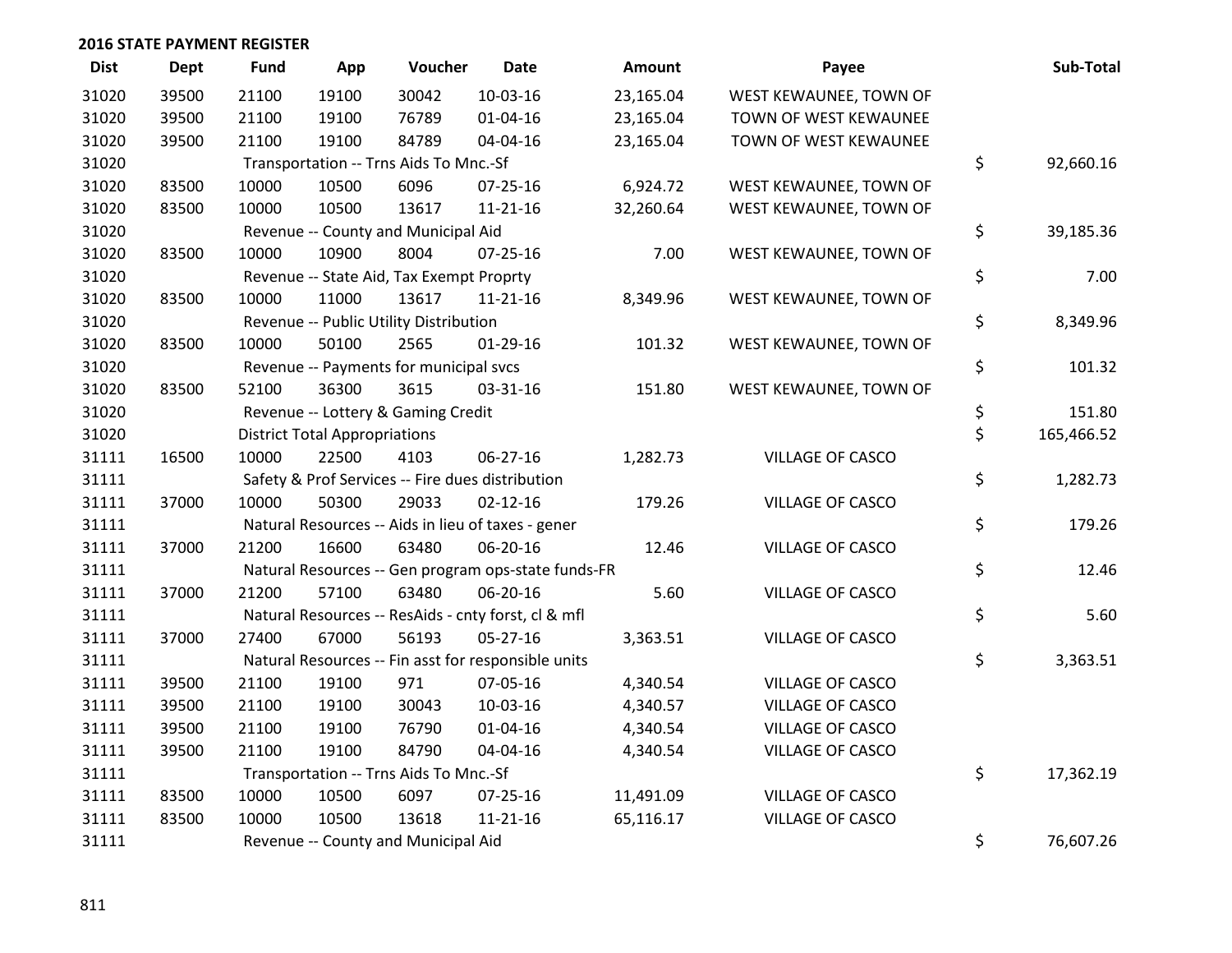| <b>Dist</b> | <b>Dept</b> | <b>Fund</b>                          | App                                                 | Voucher                                          | <b>Date</b>                                         | <b>Amount</b> | Payee                       |    | Sub-Total  |
|-------------|-------------|--------------------------------------|-----------------------------------------------------|--------------------------------------------------|-----------------------------------------------------|---------------|-----------------------------|----|------------|
| 31111       | 83500       | 10000                                | 10900                                               | 8005                                             | $07 - 25 - 16$                                      | 192.00        | <b>VILLAGE OF CASCO</b>     |    |            |
| 31111       |             |                                      |                                                     | Revenue -- State Aid, Tax Exempt Proprty         |                                                     |               |                             | \$ | 192.00     |
| 31111       |             |                                      | <b>District Total Appropriations</b>                |                                                  |                                                     |               |                             | \$ | 99,005.01  |
| 31146       | 16500       | 10000                                | 22500                                               | 4104                                             | 06-27-16                                            | 7,444.77      | VILLAGE OF LUXEMBURG        |    |            |
| 31146       |             |                                      | Safety & Prof Services -- Fire dues distribution    |                                                  |                                                     |               |                             |    | 7,444.77   |
| 31146       | 37000       | 27400                                | 67000                                               | 55428                                            | 05-27-16                                            | 8,519.67      | <b>VILLAGE OF LUXEMBURG</b> |    |            |
| 31146       |             |                                      | Natural Resources -- Fin asst for responsible units |                                                  |                                                     |               |                             |    |            |
| 31146       | 39500       | 21100                                | 19100                                               | 972                                              | 07-05-16                                            | 20,578.18     | VILLAGE OF LUXEMBURG        |    |            |
| 31146       | 39500       | 21100                                | 19100                                               | 30044                                            | 10-03-16                                            | 20,578.19     | VILLAGE OF LUXEMBURG        |    |            |
| 31146       | 39500       | 21100                                | 19100                                               | 76791                                            | 01-04-16                                            | 20,578.18     | VILLAGE OF LUXEMBURG        |    |            |
| 31146       | 39500       | 21100                                | 19100                                               | 84791                                            | 04-04-16                                            | 20,578.18     | VILLAGE OF LUXEMBURG        |    |            |
| 31146       |             |                                      |                                                     | Transportation -- Trns Aids To Mnc.-Sf           |                                                     |               |                             | \$ | 82,312.73  |
| 31146       | 45500       | 10000                                | 23100                                               | 16885                                            | 09-22-16                                            | 480.00        | VILLAGE OF LUXEMBURG        |    |            |
| 31146       |             |                                      |                                                     | Justice -- Law enforcement train, local          |                                                     |               |                             | \$ | 480.00     |
| 31146       | 83500       | 10000                                | 10500                                               | 6098                                             | 07-25-16                                            | 11,619.99     | VILLAGE OF LUXEMBURG        |    |            |
| 31146       | 83500       | 10000                                | 10500                                               | 13619                                            | $11 - 21 - 16$                                      | 62,738.68     | VILLAGE OF LUXEMBURG        |    |            |
| 31146       |             |                                      |                                                     | Revenue -- County and Municipal Aid              |                                                     |               |                             | \$ | 74,358.67  |
| 31146       | 83500       | 10000                                | 10900                                               | 8006                                             | 07-25-16                                            | 2,709.00      | VILLAGE OF LUXEMBURG        |    |            |
| 31146       | 83500       | 10000                                | 10900                                               | 9703                                             | $07 - 25 - 16$                                      | 3,438.00      | VILLAGE OF LUXEMBURG        |    |            |
| 31146       |             |                                      |                                                     | Revenue -- State Aid, Tax Exempt Proprty         |                                                     |               |                             | \$ | 6,147.00   |
| 31146       | 83500       | 52100                                | 36300                                               | 3130                                             | 03-29-16                                            | 4,509.92      | VILLAGE OF LUXEMBURG        |    |            |
| 31146       |             |                                      |                                                     | Revenue -- Lottery & Gaming Credit               |                                                     |               |                             | \$ | 4,509.92   |
| 31146       |             | <b>District Total Appropriations</b> |                                                     |                                                  |                                                     |               |                             | \$ | 183,772.76 |
| 31201       | 16500       | 10000                                | 22500                                               | 4105                                             | 06-27-16                                            | 7,072.37      | ALGOMA, CITY OF             |    |            |
| 31201       |             |                                      |                                                     | Safety & Prof Services -- Fire dues distribution |                                                     |               |                             | \$ | 7,072.37   |
| 31201       | 37000       | 10000                                | 50300                                               | 29092                                            | $02 - 12 - 16$                                      | 4,860.53      | ALGOMA, CITY OF             |    |            |
| 31201       |             |                                      |                                                     |                                                  | Natural Resources -- Aids in lieu of taxes - gener  |               |                             | \$ | 4,860.53   |
| 31201       | 37000       | 27400                                | 67000                                               | 55550                                            | $05-27-16$                                          | 23,153.23     | ALGOMA, CITY OF             |    |            |
| 31201       |             |                                      |                                                     |                                                  | Natural Resources -- Fin asst for responsible units |               |                             | \$ | 23,153.23  |
| 31201       | 39500       | 21100                                | 16200                                               | 2074                                             | 07-05-16                                            | 6,959.37      | ALGOMA, CITY OF             |    |            |
| 31201       | 39500       | 21100                                | 16200                                               | 29176                                            | 10-03-16                                            | 6,959.40      | ALGOMA, CITY OF             |    |            |
| 31201       |             |                                      |                                                     | Transportation -- Conn Hwy Aids St Fds           |                                                     |               |                             | \$ | 13,918.77  |
| 31201       | 39500       | 21100                                | 19100                                               | 973                                              | 07-05-16                                            | 48,533.71     | ALGOMA, CITY OF             |    |            |
| 31201       | 39500       | 21100                                | 19100                                               | 30045                                            | 10-03-16                                            | 48,533.73     | ALGOMA, CITY OF             |    |            |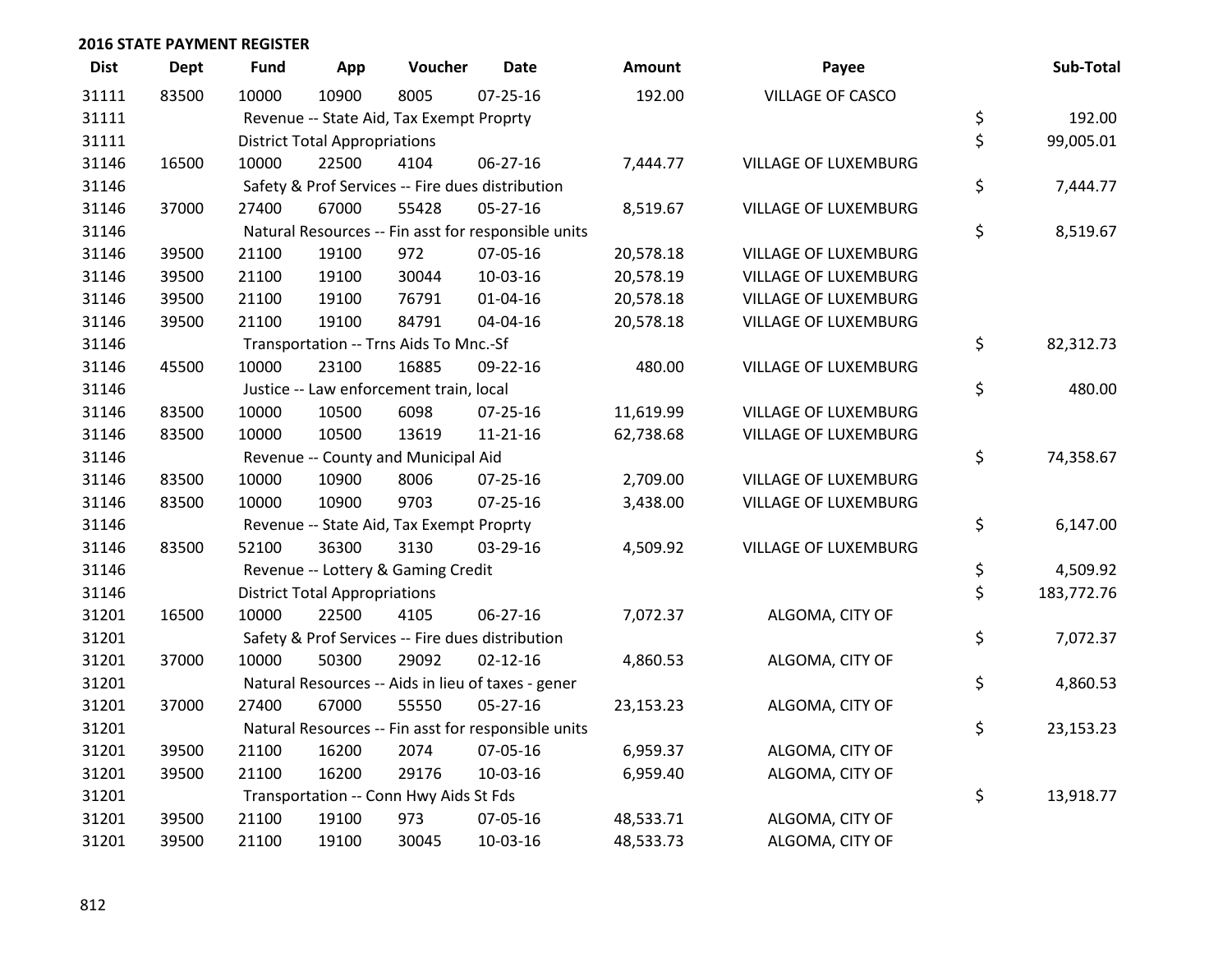| <b>Dist</b> | <b>Dept</b> | <b>Fund</b>                                         | App                                    | Voucher                                  | <b>Date</b>                                        | Amount     | Payee                 |    | Sub-Total    |
|-------------|-------------|-----------------------------------------------------|----------------------------------------|------------------------------------------|----------------------------------------------------|------------|-----------------------|----|--------------|
| 31201       |             | Transportation -- Trns Aids To Mnc.-Sf              |                                        |                                          |                                                    |            |                       | \$ | 97,067.44    |
| 31201       | 39500       | 21100                                               | 16200                                  | 78041                                    | 01-04-16                                           | 6,959.37   | <b>CITY OF ALGOMA</b> |    |              |
| 31201       | 39500       | 21100                                               | 16200                                  | 82041                                    | 04-04-16                                           | 6,959.37   | <b>CITY OF ALGOMA</b> |    |              |
| 31201       |             |                                                     | Transportation -- Conn Hwy Aids St Fds |                                          |                                                    |            |                       |    | 13,918.74    |
| 31201       | 39500       | 21100                                               | 19100                                  | 76792                                    | 01-04-16                                           | 48,533.71  | <b>CITY OF ALGOMA</b> |    |              |
| 31201       | 39500       | 21100                                               | 19100                                  | 84792                                    | 04-04-16                                           | 48,533.71  | <b>CITY OF ALGOMA</b> |    |              |
| 31201       |             |                                                     |                                        | Transportation -- Trns Aids To Mnc.-Sf   |                                                    |            |                       | \$ | 97,067.42    |
| 31201       | 43500       | 10000                                               | 11900                                  | 72491                                    | 09-02-16                                           | 5,441.38   | ALGOMA, CITY OF       |    |              |
| 31201       |             |                                                     |                                        |                                          | Health Services -- Emergency medical services, ai  |            |                       | \$ | 5,441.38     |
| 31201       | 45500       | 10000                                               | 23100                                  | 20635                                    | 12-09-16                                           | 640.00     | ALGOMA, CITY OF       |    |              |
| 31201       |             |                                                     |                                        | Justice -- Law enforcement train, local  |                                                    |            |                       | \$ | 640.00       |
| 31201       | 83500       | 10000                                               | 10500                                  | 6099                                     | 07-25-16                                           | 212,443.81 | ALGOMA, CITY OF       |    |              |
| 31201       | 83500       | 10000                                               | 10500                                  | 13620                                    | 11-21-16                                           | 791,529.26 | ALGOMA, CITY OF       |    |              |
| 31201       |             |                                                     |                                        | Revenue -- County and Municipal Aid      |                                                    |            |                       | \$ | 1,003,973.07 |
| 31201       | 83500       | 10000                                               | 10900                                  | 8007                                     | 07-25-16                                           | 11,056.00  | ALGOMA, CITY OF       |    |              |
| 31201       | 83500       | 10000                                               | 10900                                  | 9704                                     | $07 - 25 - 16$                                     | 235.00     | ALGOMA, CITY OF       |    |              |
| 31201       |             |                                                     |                                        | Revenue -- State Aid, Tax Exempt Proprty |                                                    |            |                       | \$ | 11,291.00    |
| 31201       | 83500       | 10000                                               | 11000                                  | 13620                                    | 11-21-16                                           | 3,730.00   | ALGOMA, CITY OF       |    |              |
| 31201       |             |                                                     |                                        | Revenue -- Public Utility Distribution   |                                                    |            |                       | \$ | 3,730.00     |
| 31201       | 83500       | 52100                                               | 36300                                  | 3131                                     | 03-29-16                                           | 1,443.33   | ALGOMA, CITY OF       |    |              |
| 31201       |             |                                                     |                                        | Revenue -- Lottery & Gaming Credit       |                                                    |            |                       | \$ | 1,443.33     |
| 31201       |             |                                                     | <b>District Total Appropriations</b>   |                                          |                                                    |            |                       | \$ | 1,283,577.28 |
| 31241       | 16500       | 10000                                               | 22500                                  | 4106                                     | 06-27-16                                           | 6,884.73   | KEWAUNEE, CITY OF     |    |              |
| 31241       |             |                                                     |                                        |                                          | Safety & Prof Services -- Fire dues distribution   |            |                       | \$ | 6,884.73     |
| 31241       | 37000       | 10000                                               | 50300                                  | 29102                                    | $02 - 12 - 16$                                     | 375.31     | KEWAUNEE, CITY OF     |    |              |
| 31241       | 37000       | 10000                                               | 50300                                  | 46223                                    | $04 - 21 - 16$                                     | 10.08      | KEWAUNEE, CITY OF     |    |              |
| 31241       |             |                                                     |                                        |                                          | Natural Resources -- Aids in lieu of taxes - gener |            |                       | \$ | 385.39       |
| 31241       | 37000       | 21200                                               | 57900                                  | 46222                                    | $04 - 21 - 16$                                     | 61.84      | KEWAUNEE, CITY OF     |    |              |
| 31241       |             |                                                     |                                        |                                          | Natural Resources -- Aids in lieu of taxes - sum s |            |                       | \$ | 61.84        |
| 31241       | 37000       | 27400                                               | 67000                                  | 55420                                    | $05 - 27 - 16$                                     | 18,362.07  | KEWAUNEE, CITY OF     |    |              |
| 31241       |             | Natural Resources -- Fin asst for responsible units |                                        |                                          |                                                    |            |                       | \$ | 18,362.07    |
| 31241       | 37000       | 36300                                               | <b>TA100</b>                           | 47748                                    | $04 - 27 - 16$                                     | 114,480.00 | KEWAUNEE, CITY OF     |    |              |
| 31241       |             | Natural Resources -- LAND ACQUISITION               |                                        |                                          |                                                    |            |                       | \$ | 114,480.00   |
| 31241       | 39500       | 21100                                               | 16200                                  | 2075                                     | 07-05-16                                           | 8,325.83   | KEWAUNEE, CITY OF     |    |              |